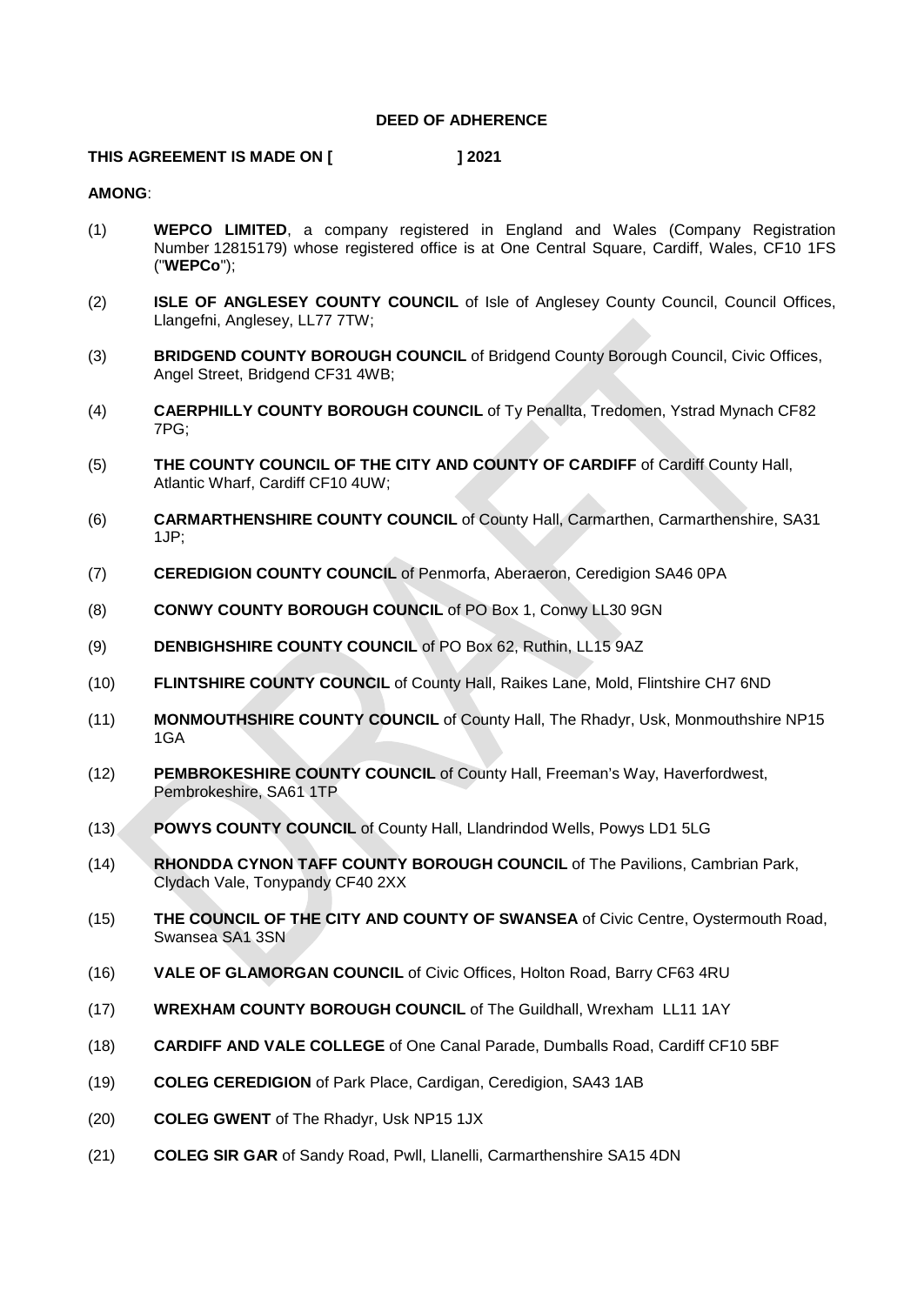- (22) **COLEG Y CYMOEDD** of Nantgarw Campus, Heol y Coleg Parc Nantgarw Cardiff CF157QY
- (23) **GOWER COLLEGE SWANSEA** of Tycoch Road, Sketty, Swansea SA2 9EB
- (24) **GRŴP LLANDRILLO MENAI** of Llandudno Road, Rhos on Sea, Conwy LL28 4HZ
- (25) **NEATH PORT TALBOT COLLEGE (KNOWN AS "NPTC GROUP OF COLLEGES")** of Dwr-y-Felin Road, Neath SA10 7RF
- (26) **THE WELSH MINISTERS** of Crown Buildings, Cathays Park, Cardiff, CF10 3NQ

each of (2) to (26) being the "**Continuing Participants**"; and

- (27) **BRIDGEND COLLEGE** of [ ]
- (28) **BLAENAU GWENT COUNTY BOROUGH COUNCIL** of [ ]
- (29) **GWYNEDD COUNCIL** of [ ]
- (30) **NEWPORT CITY COUNCIL** of [ ]
- (31) **COLEG CAMBRIA** of [ ]

each of (27) to (31) being the "**Joining Participants**"

## **IT IS AGREED AS FOLLOWS:**

- 1. This Agreement is supplemental to the partnering agreement (the "**WEP Strategic Partnering Agreement**") dated 30 September 2020 between WEPCo and the Continuing Participants.
- 2. Words and expressions defined in the WEP Strategic Partnering Agreement have the same meanings when used in this Agreement.
- 3. The Joining Participants hereby agree with each other person who is or who becomes a party to the WEP Strategic Partnering Agreement at today's date that with effect on and from the date of its execution of this Agreement it is bound by the WEP Strategic Partnering Agreement as a Participant.
- 4. The address and details for notices of the Joining Participants for the purposes of Clause 40 (*Notices*) of the WEP Strategic Partnering Agreement are:

**Bridgend College**, [NAME, POSITION, EMAIL ADDRESS, FULL ADDRESS]

**Blaenau Gwent County Borough Council,** [NAME, POSITION, EMAIL ADDRESS, FULL ADDRESS]

**Gwynedd Council**, [NAME, POSITION, EMAIL ADDRESS, FULL ADDRESS]

**Newport City Council,** [NAME, POSITION, EMAIL ADDRESS, FULL ADDRESS]

**Coleg Cambria,** [NAME, POSITION, EMAIL ADDRESS, FULL ADDRESS]

5. For the purpose of Clause 12.1 (*Parties' Representatives*) of the WEP Strategic Partnering Agreement, the respective Joining Participants' Representatives shall be:

| Participant | Joining Participant's Representative (name and<br>position) |
|-------------|-------------------------------------------------------------|
|             |                                                             |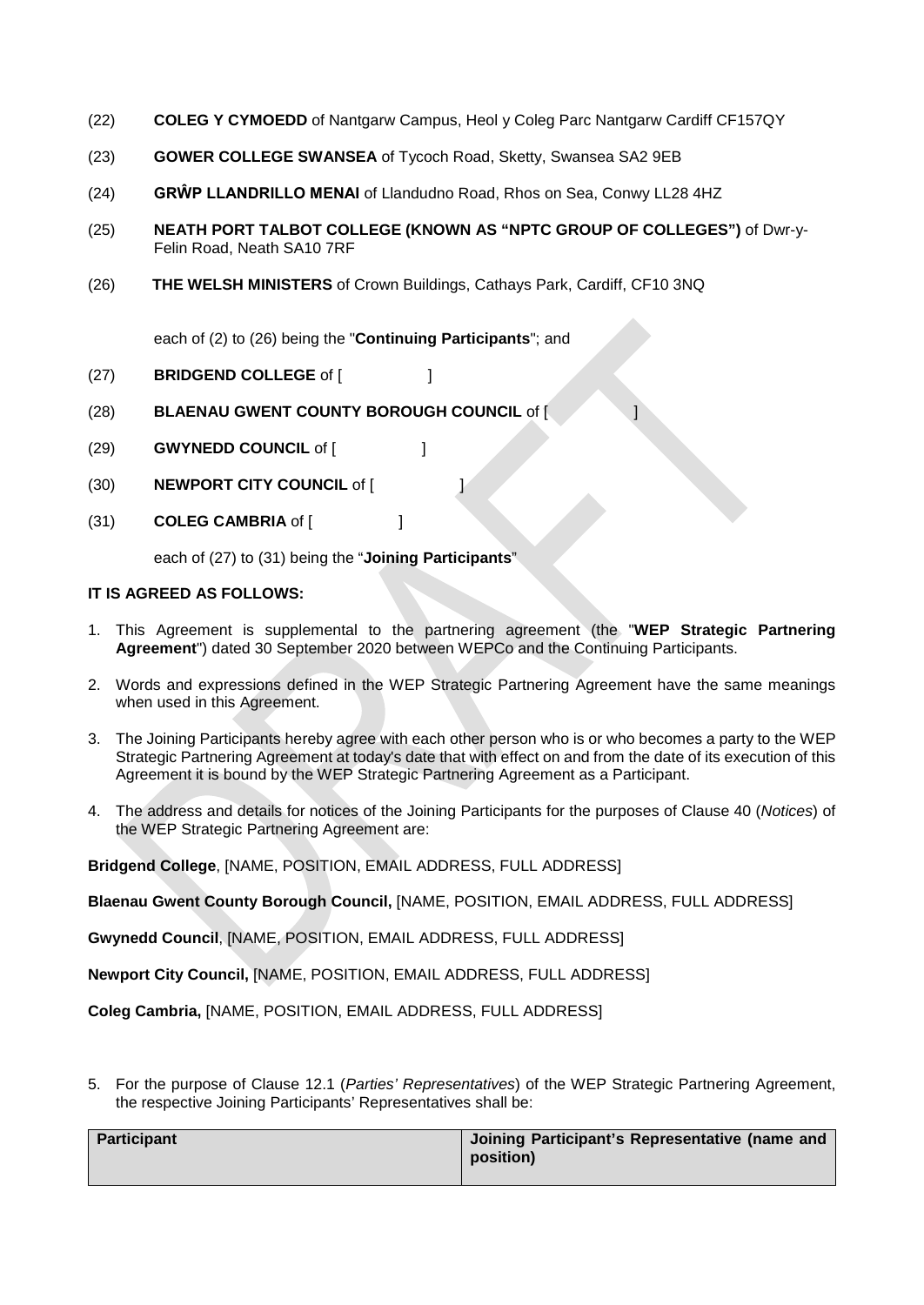| <b>Bridgend College</b>                     |  |
|---------------------------------------------|--|
| <b>Blaenau Gwent County Borough Council</b> |  |
| <b>Gwynedd Council</b>                      |  |
| <b>Newport City Council</b>                 |  |
| Coleg Cambria                               |  |

6. For the purpose of Clause 28.5.2 (*Assignment and Sub-Contracting*) of the WEP Strategic Partnering Agreement, the respective Joining Participants' representatives shall be:

| <b>Participant</b>                          | <b>Joining</b><br>Participant's<br>position and address) | representative<br>(name, |
|---------------------------------------------|----------------------------------------------------------|--------------------------|
| <b>Bridgend College</b>                     |                                                          |                          |
| <b>Blaenau Gwent County Borough Council</b> |                                                          |                          |
| <b>Gwynedd Council</b>                      |                                                          |                          |
| <b>Newport City Council</b>                 |                                                          |                          |
| Coleg Cambria                               |                                                          |                          |

7. For the purpose of Section 3.2 of Schedule 22 (Dispute Resolution) of the WEP Strategic Partnering Agreement, the respective Joining Participants' contact points for escalation shall be:

| <b>Participant</b>                          | Contact |  | Position of Joining Participant's Escalation |  |
|---------------------------------------------|---------|--|----------------------------------------------|--|
| <b>Bridgend College</b>                     |         |  |                                              |  |
| <b>Blaenau Gwent County Borough Council</b> |         |  |                                              |  |
| <b>Gwynedd Council</b>                      |         |  |                                              |  |
| <b>Newport City Council</b>                 |         |  |                                              |  |
| Coleg Cambria                               |         |  |                                              |  |

This Agreement is subject to and shall be construed in accordance with the law of England and Wales.

**IN WITNESS WHEREOF** the parties have executed this Agreement as a Deed the day and year first above written: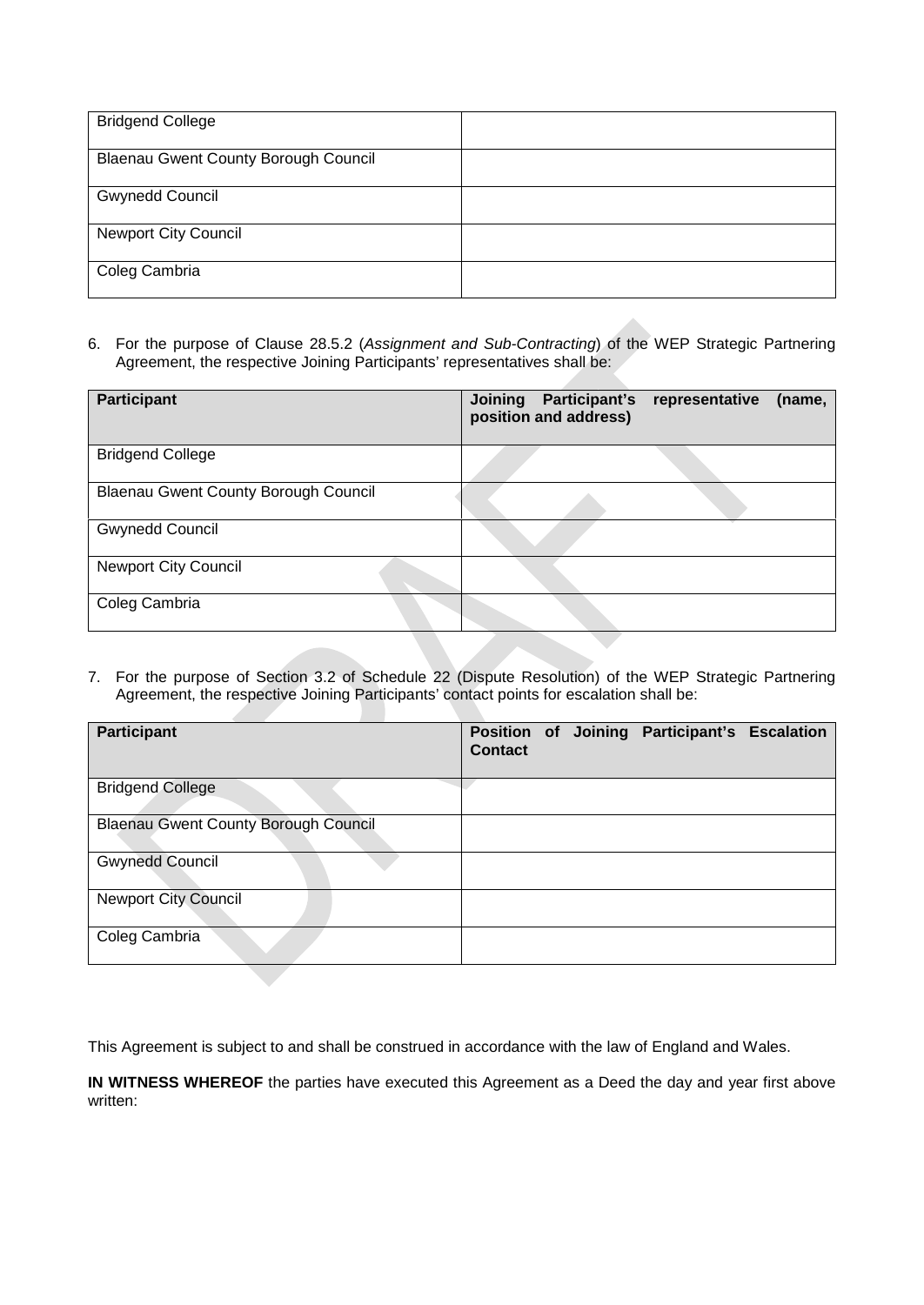**EXECUTED** as a Deed but not delivered until the first date specified on page 1, by **WEPCO** ) **LIMITED** acting by its duly authorized  $)$ signatory: (a) and (b) and (c) and (c) and (c) and (c) and (c) and (c) and (c) and (c) and (c) and (c) and (c)  $\geq$   $\geq$   $\geq$   $\geq$   $\geq$   $\geq$   $\geq$   $\geq$   $\geq$   $\geq$   $\geq$   $\geq$   $\geq$   $\geq$   $\geq$   $\geq$   $\geq$   $\geq$   $\ge$ 

> ………………………………… Director

In the presence of:

Witness Signature:

Name:

Address

EXECUTED as a **DEED**, but not delivered until the first date specified on page 1, by applying the seal of **THE WELSH MINISTERS**:

) ) ) )

----------

--------------------

The application of the seal of The Welsh Ministers is **AUTHENTICATED** by:

**Signature** Name (block capitals)

who is duly authorised for that purpose by authority of The Welsh Ministers under section 90(2) of the Government of Wales Act 2006

SEAL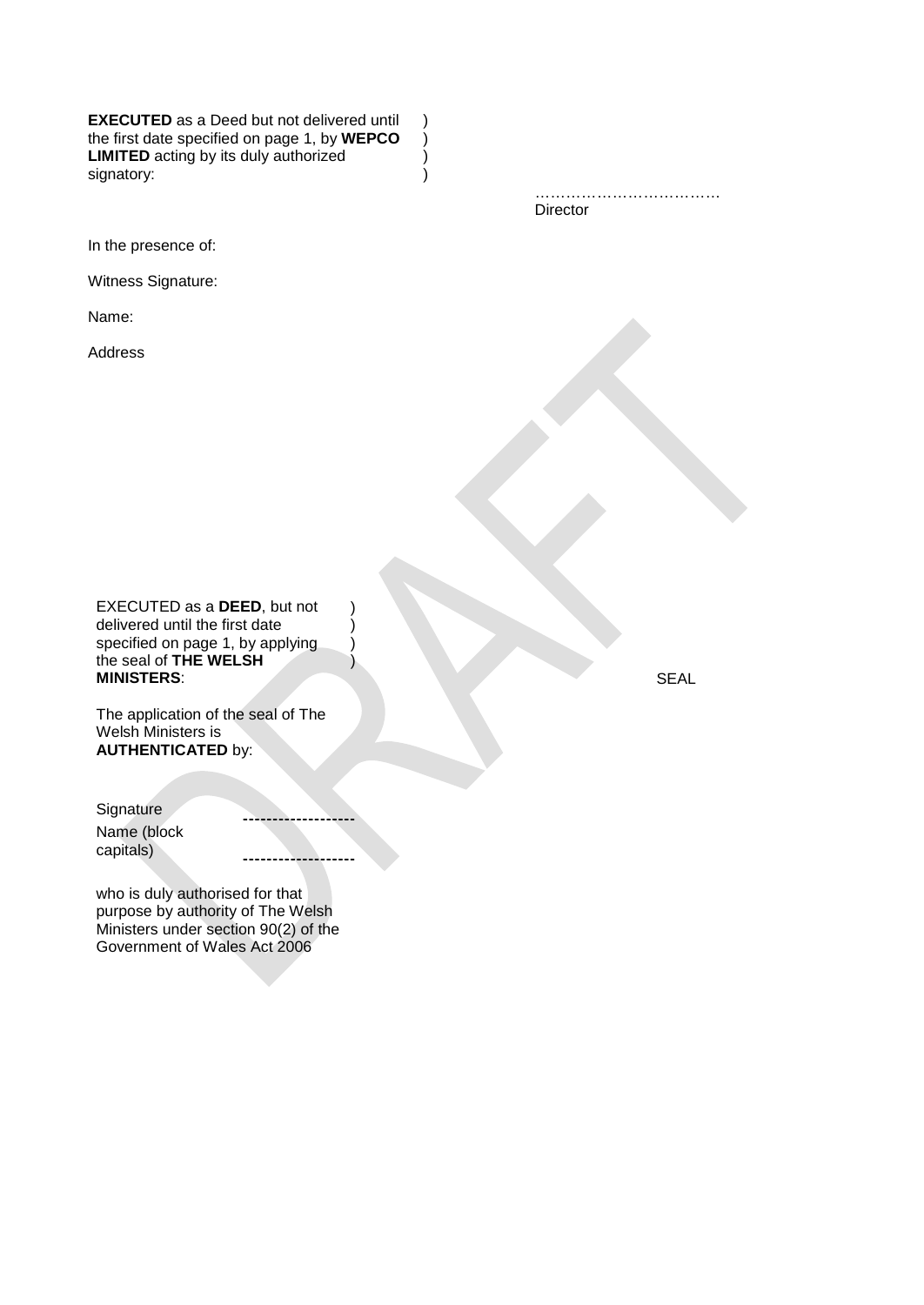Executed as a DEED, but not delivered until the first date specified on page 1, by affixing the common seal of ISLE OF ANGLESEY COUNTY COUNCIL in the presence of:

COMMON SEAL

| <b>Authorised Signatory</b> |  |
|-----------------------------|--|

................................................ Name in CAPITALS

................................................ Position

................................................. Authorised Signatory

Name in CAPITALS

................................................ Position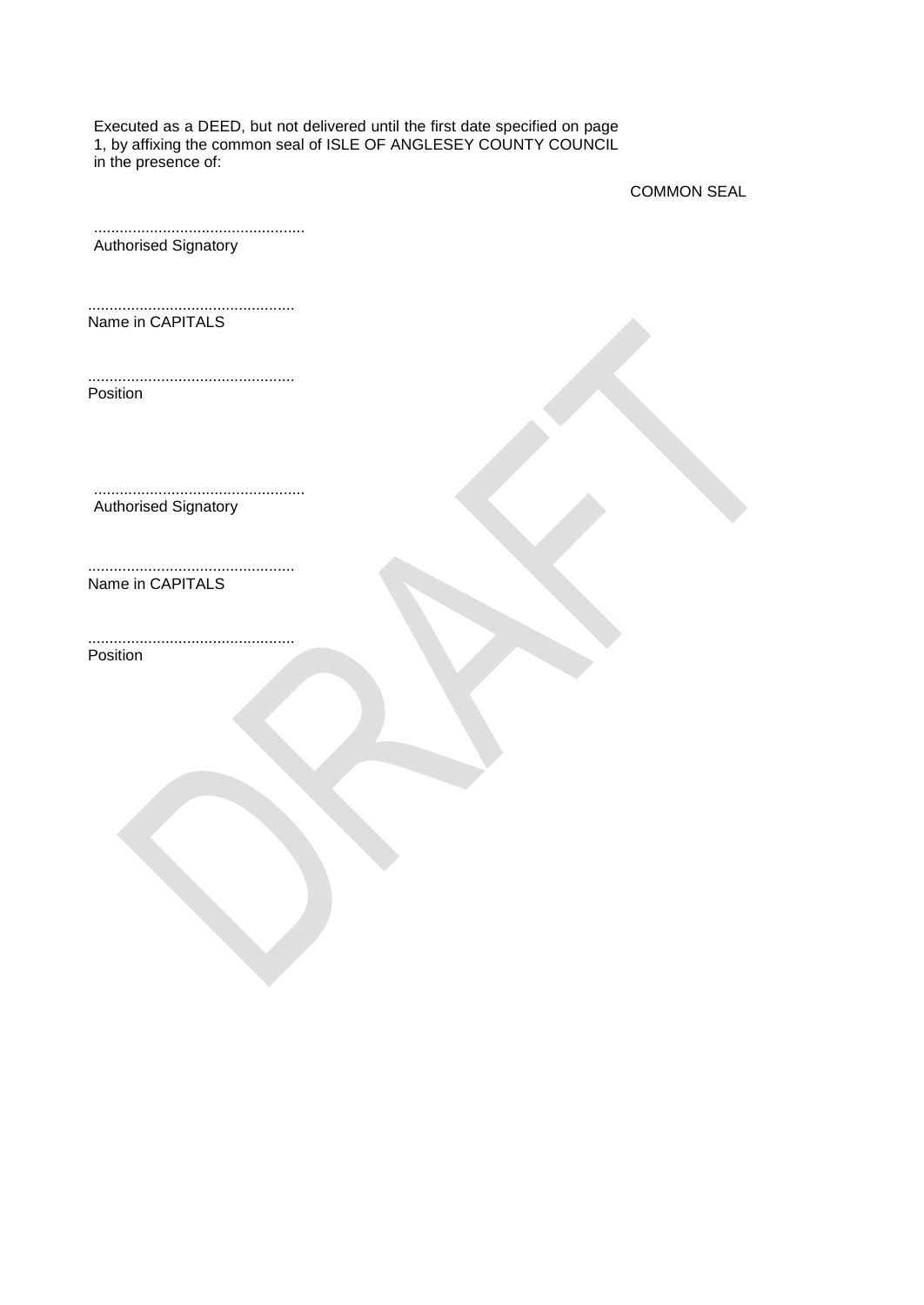Executed as a DEED, but not delivered until the first date specified on page 1, by affixing the common seal of BRIDGEND COUNTY BOROUGH COUNCIL in the presence of:

COMMON SEAL

| <b>Authorised Signatory</b> |  |
|-----------------------------|--|

................................................ Name in CAPITALS

................................................ Position

................................................. Authorised Signatory

Name in CAPITALS

................................................ Position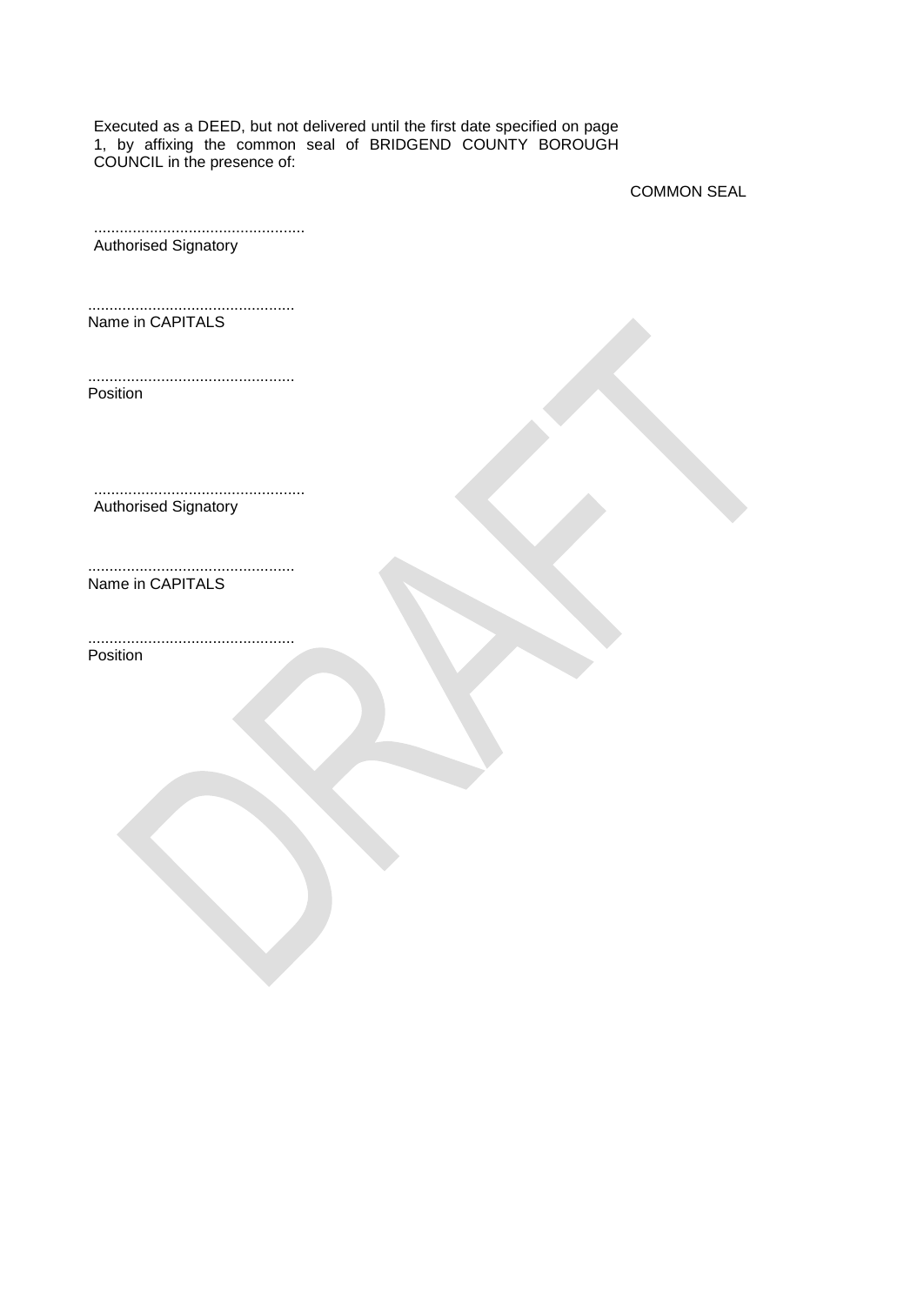Executed as a DEED, but not delivered until the first date specified on page 1, by affixing the common seal of CAERPHILLY COUNTY BOROUGH COUNCIL in the presence of:

COMMON SEAL

| <b>Authorised Signatory</b> |  |
|-----------------------------|--|

................................................ Name in CAPITALS

................................................ Position

................................................. Authorised Signatory

Name in CAPITALS

................................................ Position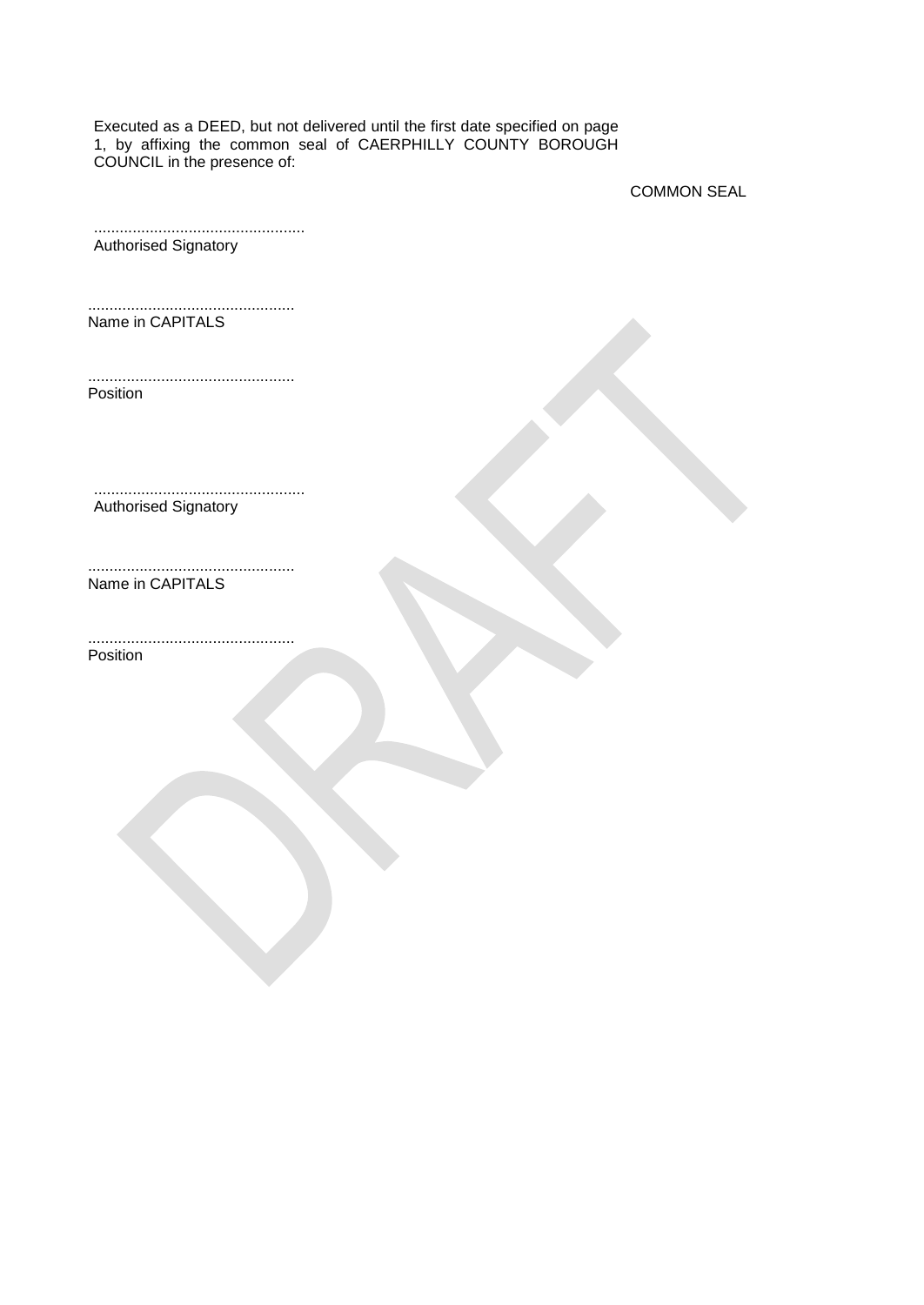Executed as a DEED, but not delivered until the first date specified on page 1, by affixing the common seal of FLINTSHIRE COUNTY COUNCIL in the presence of:

COMMON SEAL

| <b>Authorised Signatory</b> |  |
|-----------------------------|--|

................................................ Name in CAPITALS

................................................ Position

................................................. Authorised Signatory

Name in CAPITALS

................................................ Position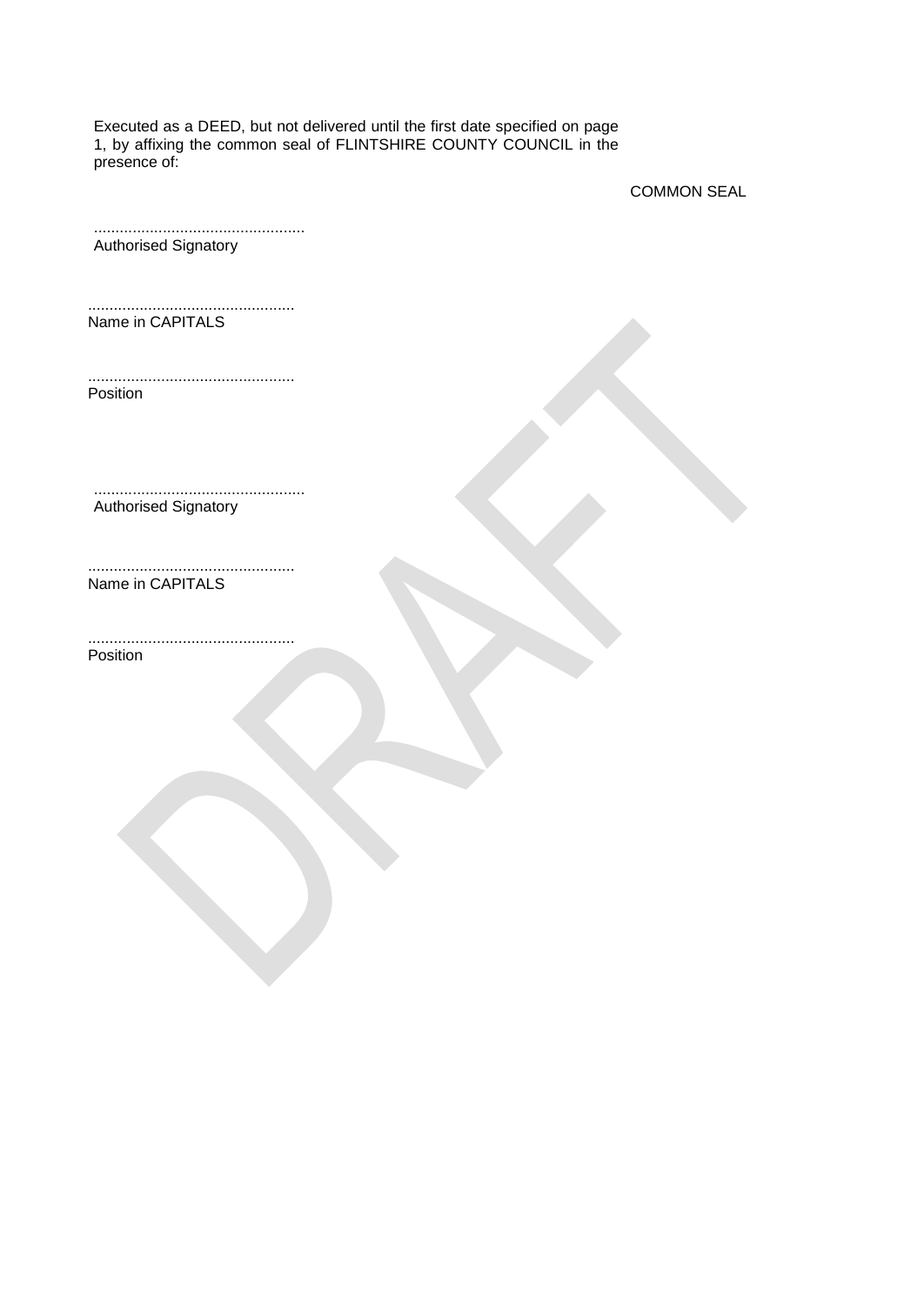Executed as a DEED, but not delivered until the first date specified on page 1, by affixing the common seal of COLEG GWENT in the presence of:

COMMON SEAL

................................................. Authorised Signatory ................................................ Name in CAPITALS ................................................ Position ................................................. Authorised Signatory ................................................ Name in CAPITALS ................................................ Position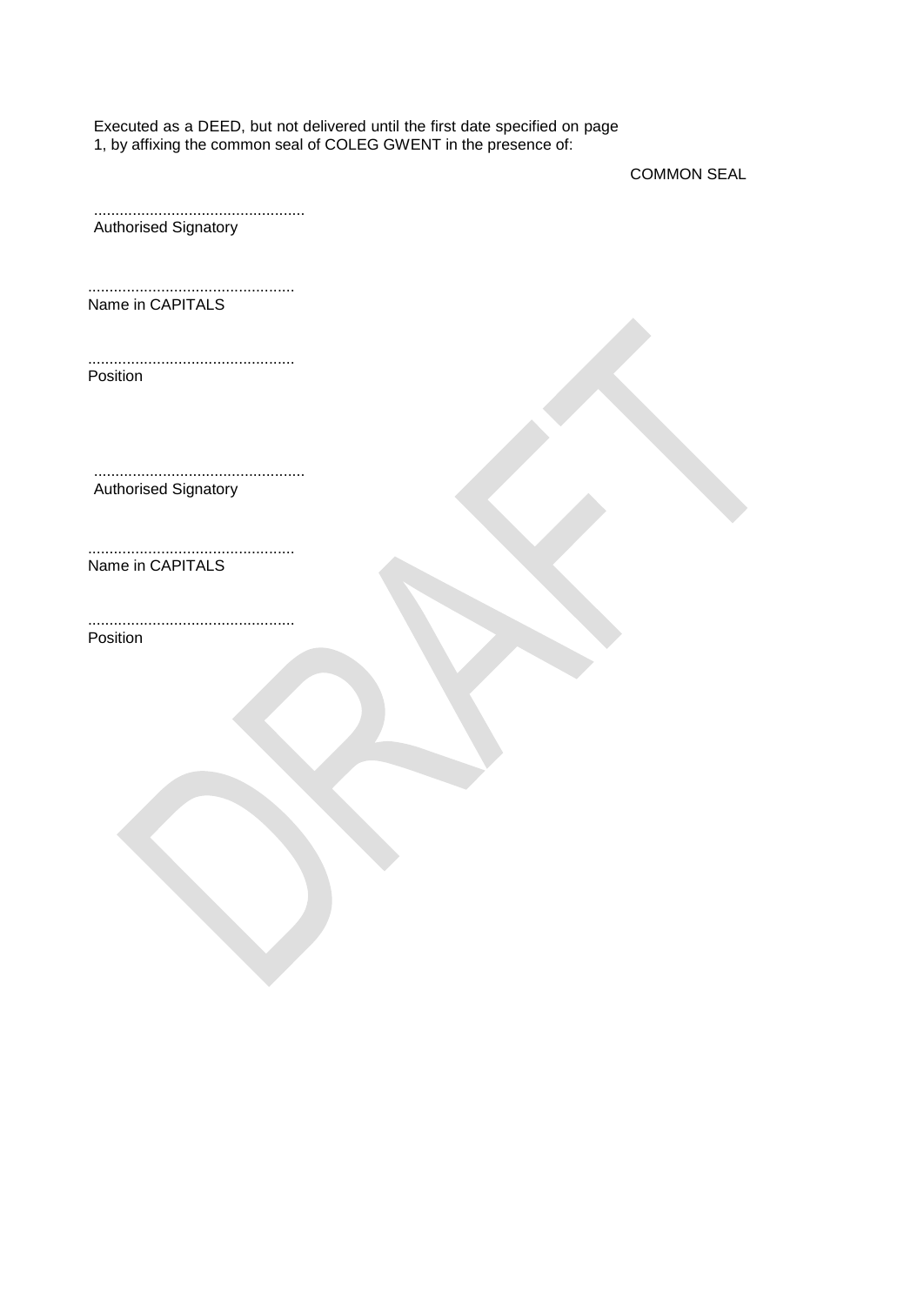Executed as a DEED, but not delivered until the first date specified on page 1, by affixing the common seal of COLEG Y CYMOEDD in the presence of:

COMMON SEAL

................................................. Authorised Signatory ................................................ Name in CAPITALS ................................................ Position ................................................. Authorised Signatory ................................................ Name in CAPITALS ................................................ Position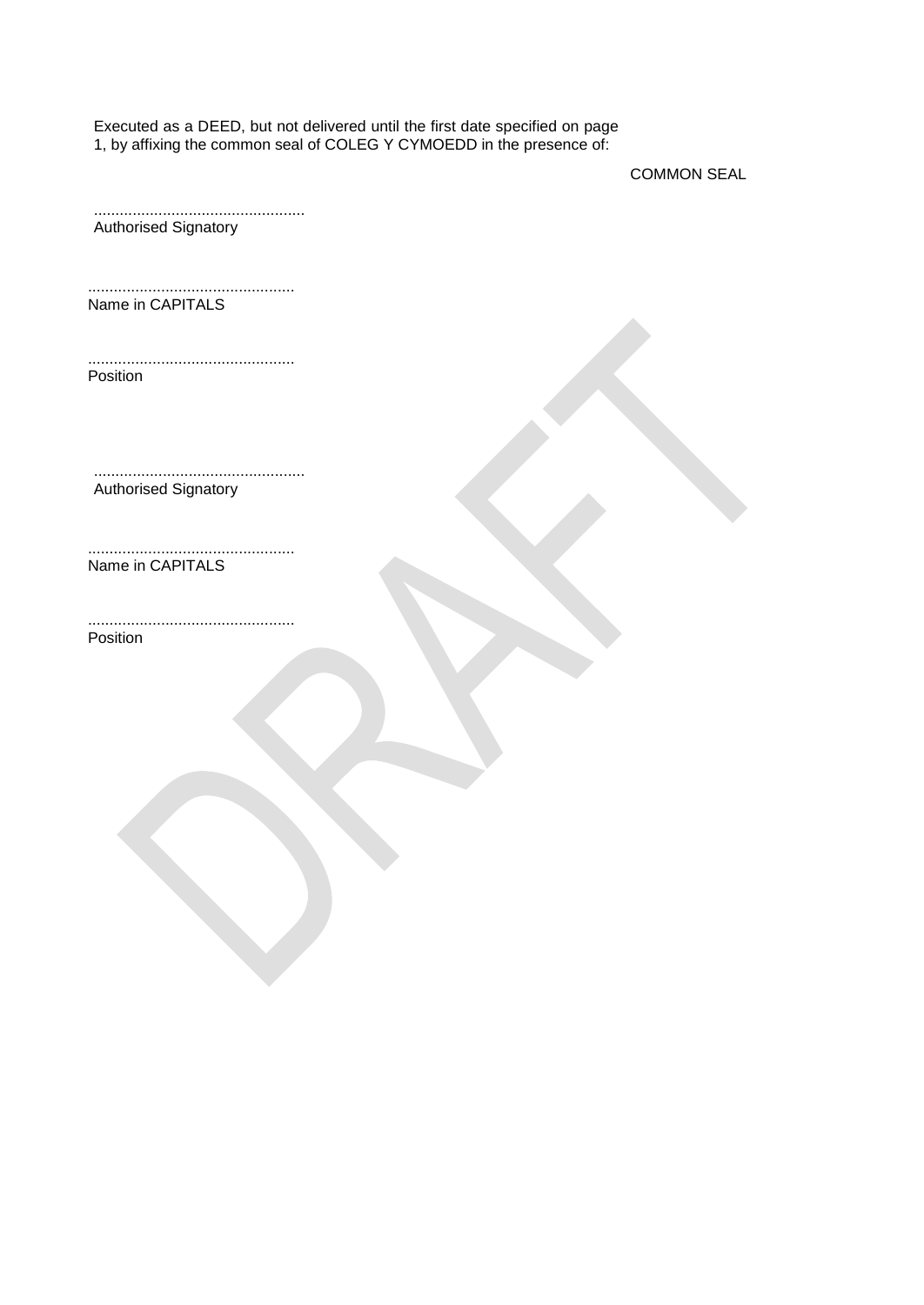Executed as a DEED, but not delivered until the first date specified on page 1, by affixing the common seal of GRŴP LLANDRILLO MENAI in the presence of:

COMMON SEAL

| <b>Authorised Signatory</b> |  |
|-----------------------------|--|

................................................ Name in CAPITALS

................................................ Position

................................................. Authorised Signatory

Name in CAPITALS

................................................ Position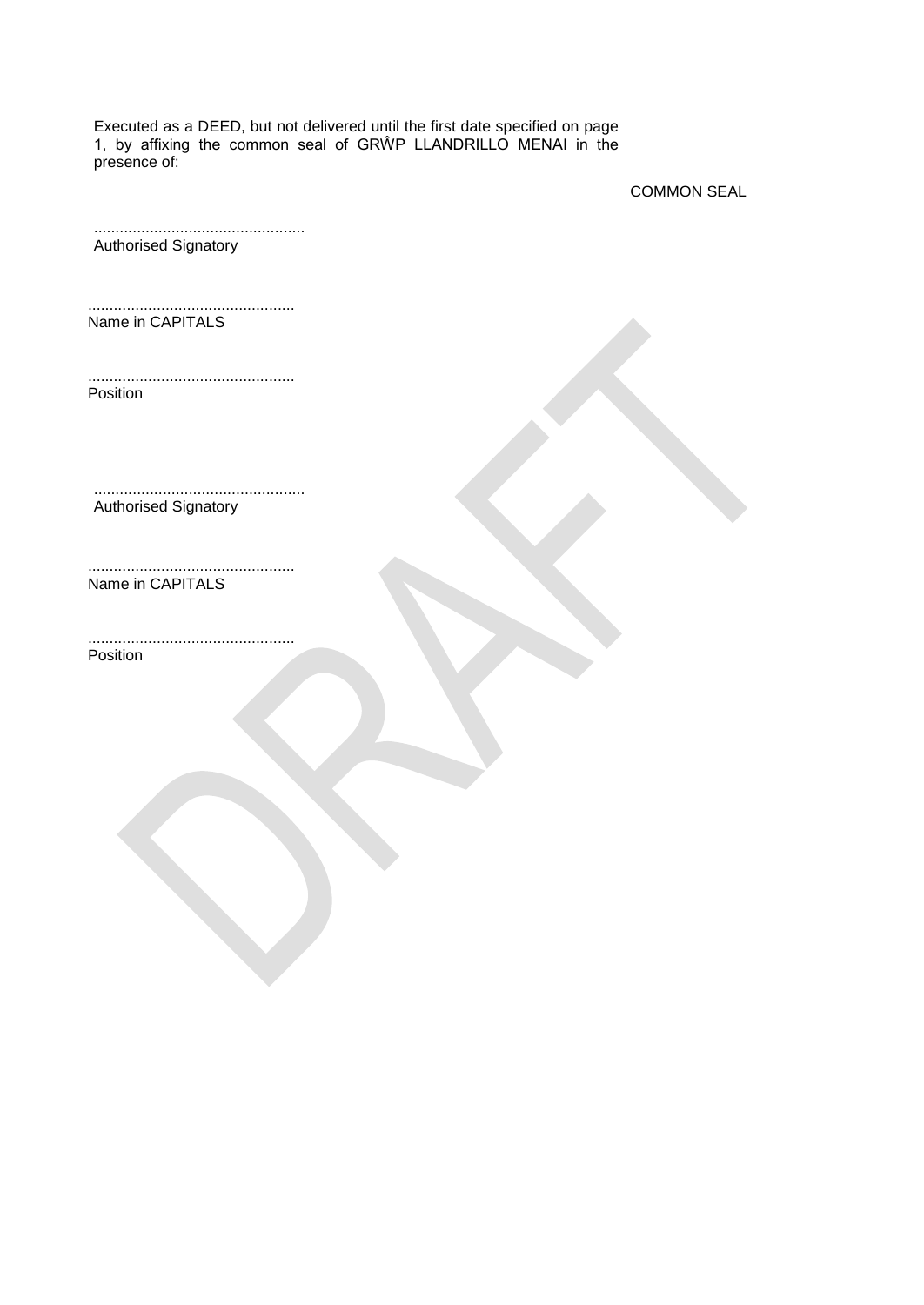Executed as a DEED, but not delivered until the first date specified on page 1, by affixing the common seal of NPTC GROUP OF COLLEGES in the presence of:

COMMON SEAL

| <b>Authorised Signatory</b> |  |
|-----------------------------|--|

................................................ Name in CAPITALS

................................................ Position

................................................. Authorised Signatory

Name in CAPITALS

................................................ Position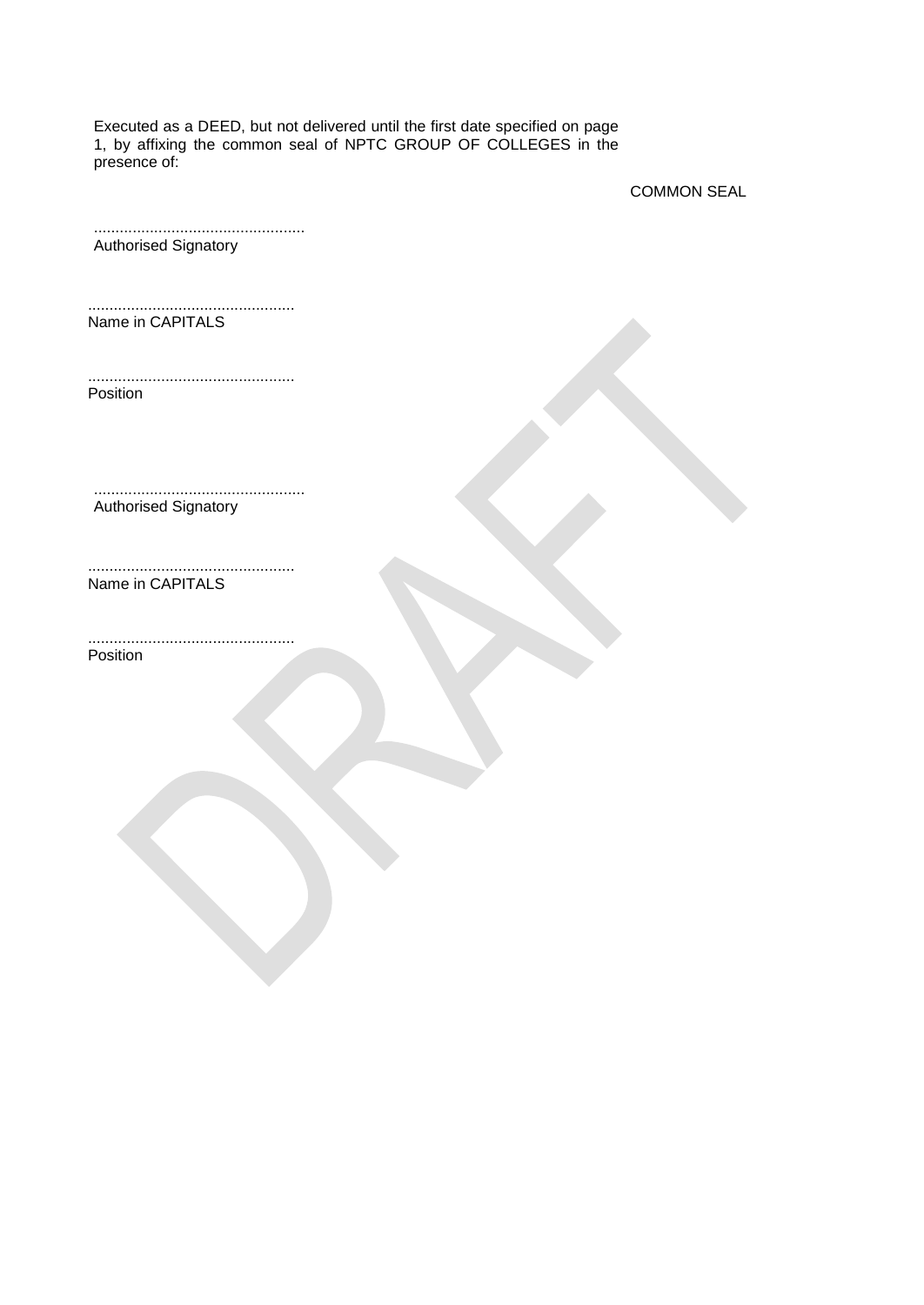Executed as a DEED, but not delivered until the first date specified on page 1, by affixing the common seal of VALE OF GLAMORGAN COUNCIL in the presence of:

COMMON SEAL

................................................. Authorised Signatory

................................................ Name in CAPITALS

................................................ Position

................................................. Authorised Signatory

................................................ Name in CAPITALS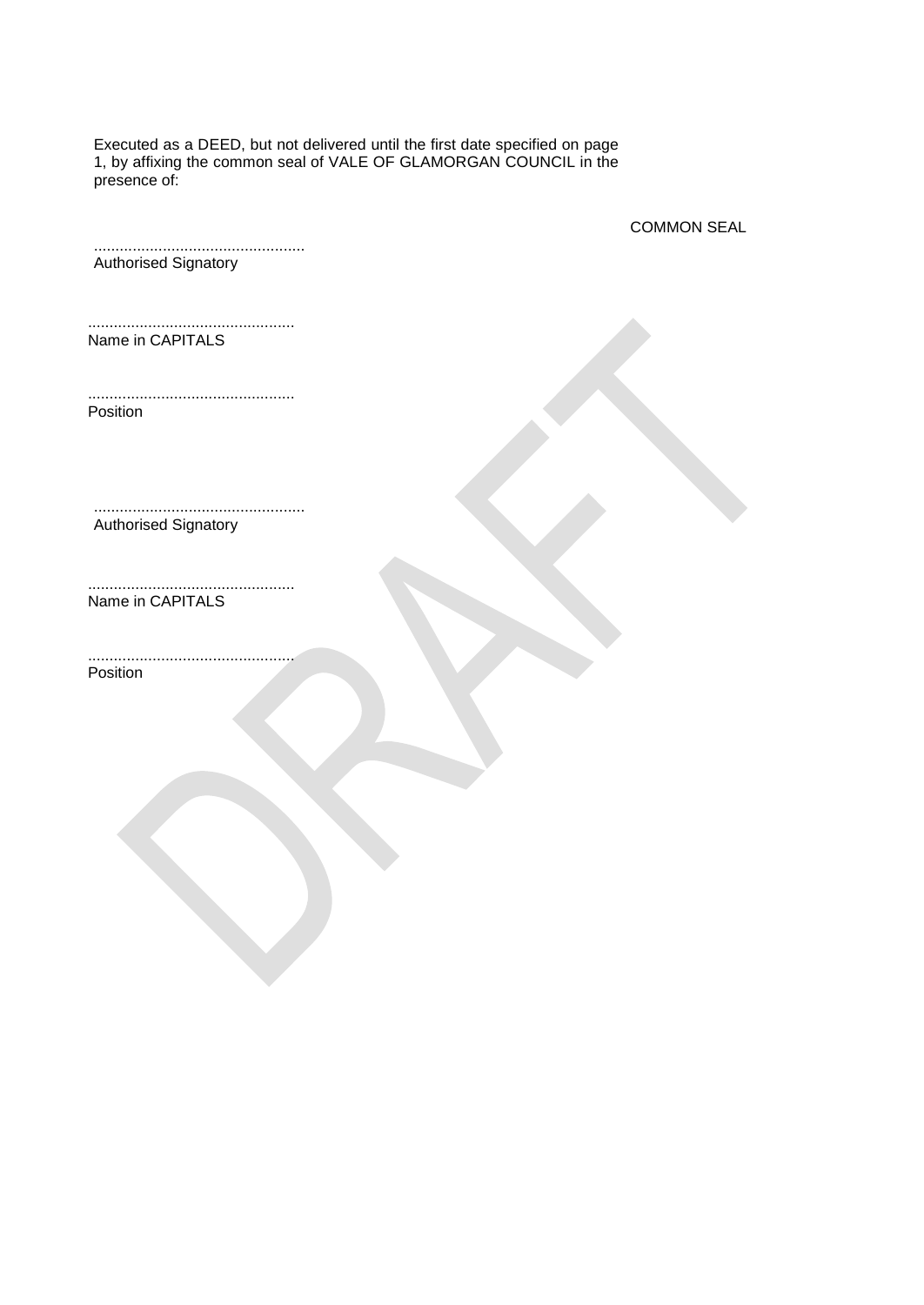Executed as a DEED, but not delivered until the first date specified on page 1, by affixing the common seal of THE COUNCIL OF THE CITY AND COUNTY OF SWANSEA in the presence of:

COMMON SEAL

................................................. Authorised Signatory

................................................ Name in CAPITALS

................................................ Position

................................................. Authorised Signatory

Name in CAPITALS

................................................ Position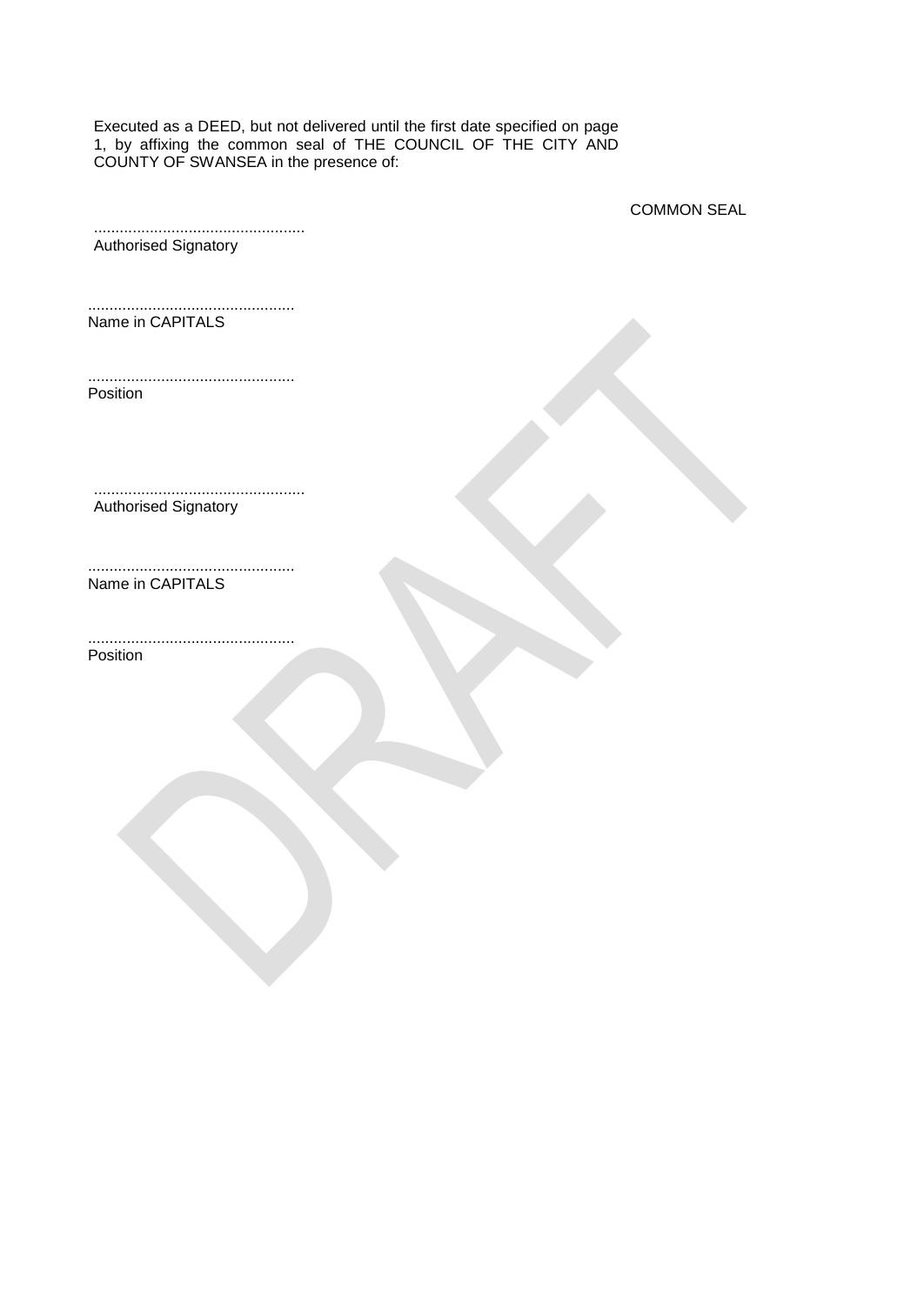Executed as a DEED, but not delivered until the first date specified on page 1, by affixing the common seal of COUNTY COUNCIL OF THE CITY AND COUNTY OF CARDIFF in the presence of:

COMMON SEAL

................................................. Authorised Signatory

................................................ Name in CAPITALS

................................................ Position

................................................. Authorised Signatory

Name in CAPITALS

................................................ Position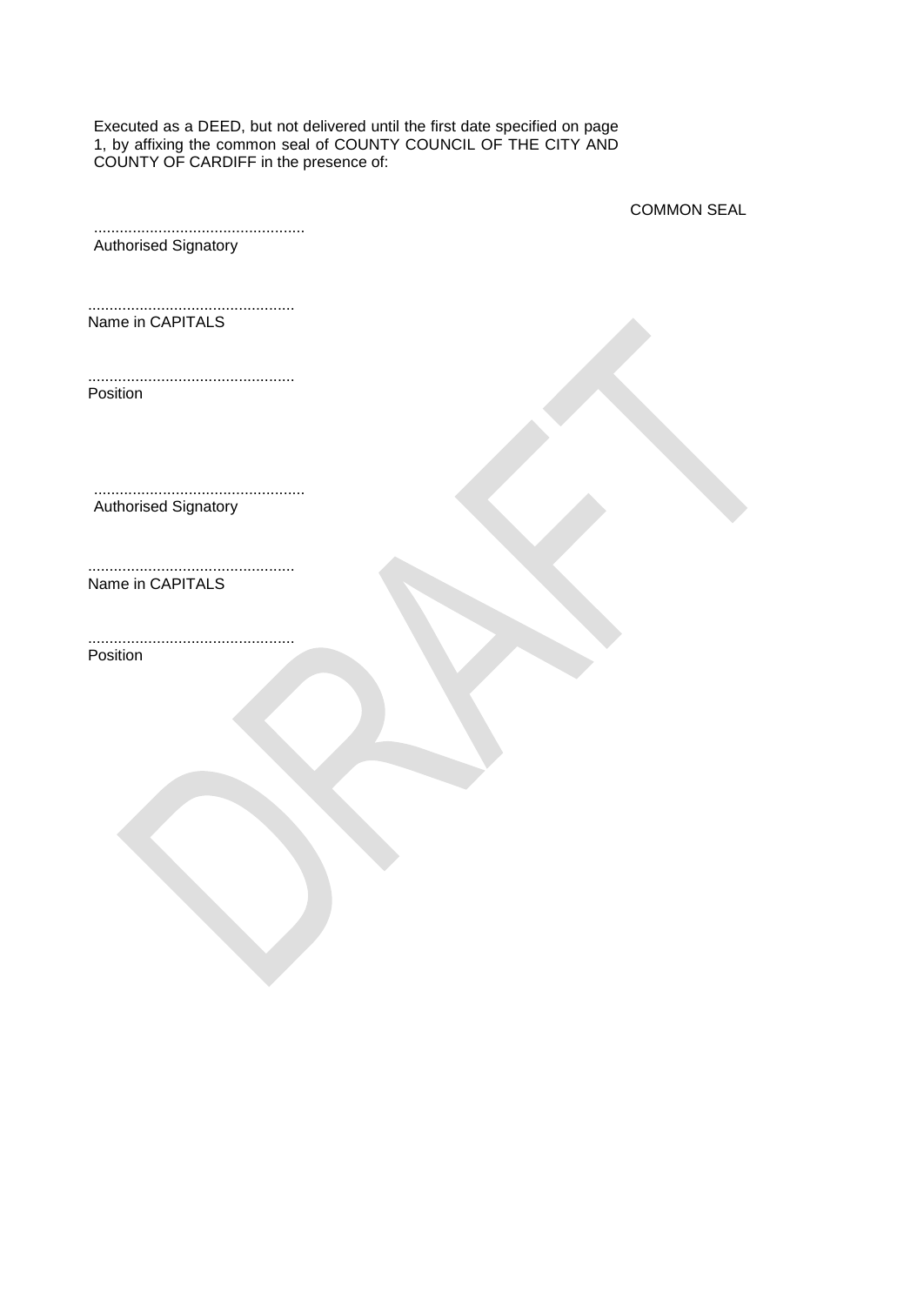Executed as a DEED, but not delivered until the first date specified on page 1, by affixing the common seal of CARMARTHENSHIRE COUNTY COUNCIL in the presence of:

COMMON SEAL

................................................. Authorised Signatory

................................................ Name in CAPITALS

................................................ Position

................................................. Authorised Signatory

................................................ Name in CAPITALS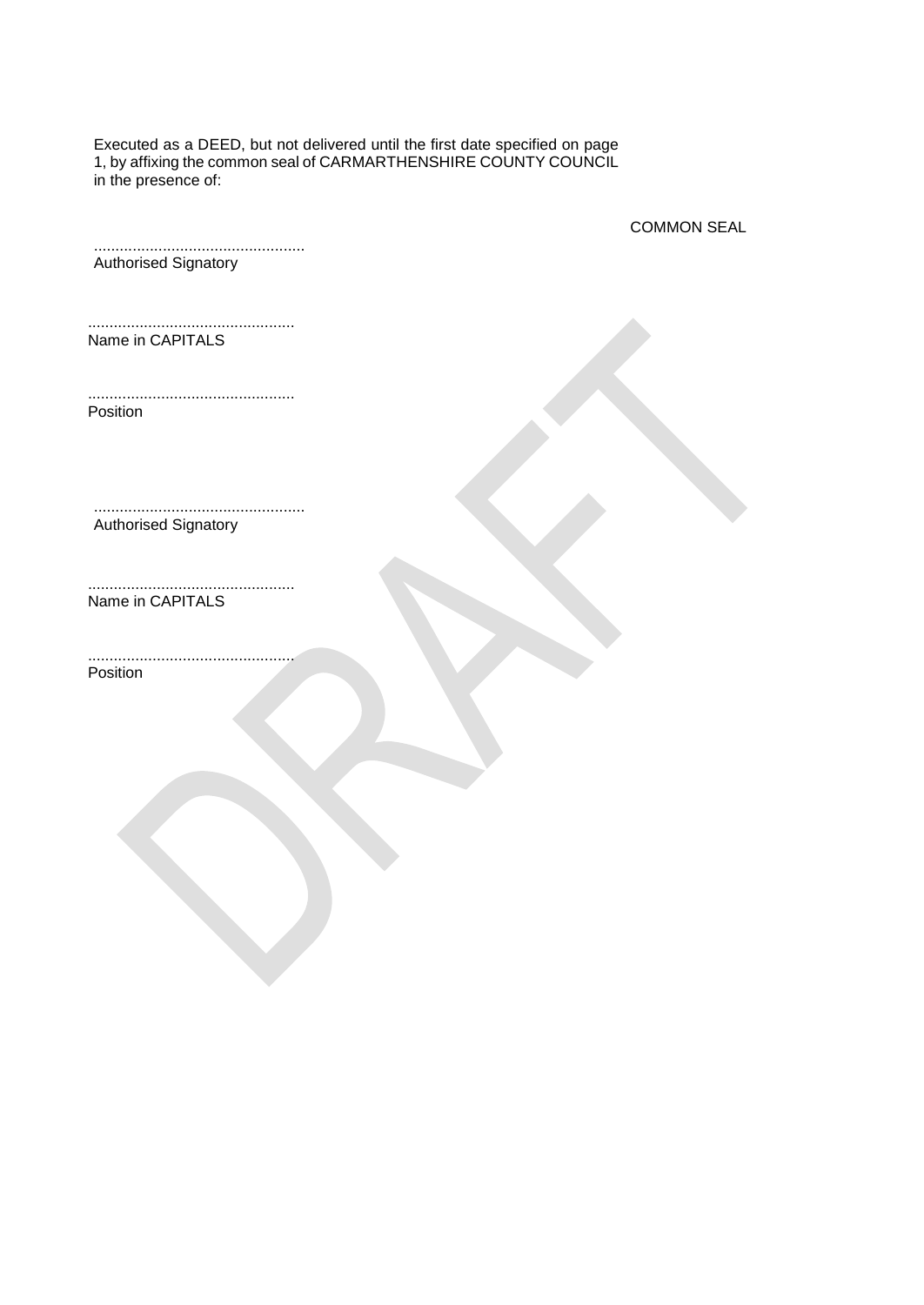Executed as a DEED, but not delivered until the first date specified on page 1, by affixing the common seal of CEREDIGION COUNTY COUNCIL in the presence of:

COMMON SEAL

| <b>Authorised Signatory</b> |  |
|-----------------------------|--|

................................................ Name in CAPITALS

................................................ Position

................................................. Authorised Signatory

Name in CAPITALS

................................................ Position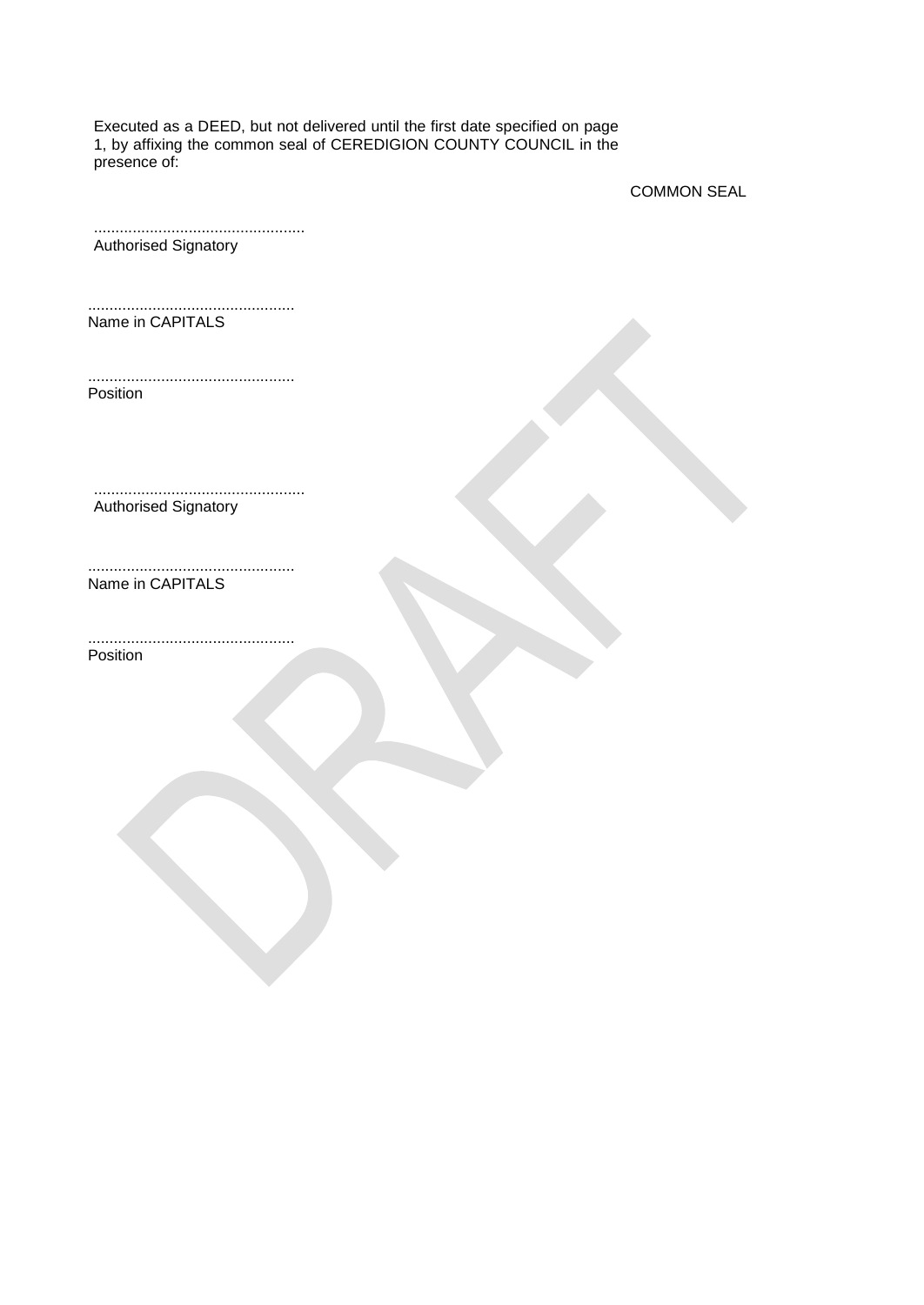Executed as a DEED, but not delivered until the first date specified on page 1, by affixing the common seal of CONWY COUNTY BOROUGH COUNCIL in the presence of:

COMMON SEAL

| <b>Authorised Signatory</b> |  |
|-----------------------------|--|

................................................ Name in CAPITALS

................................................ Position

................................................. Authorised Signatory

Name in CAPITALS

................................................ Position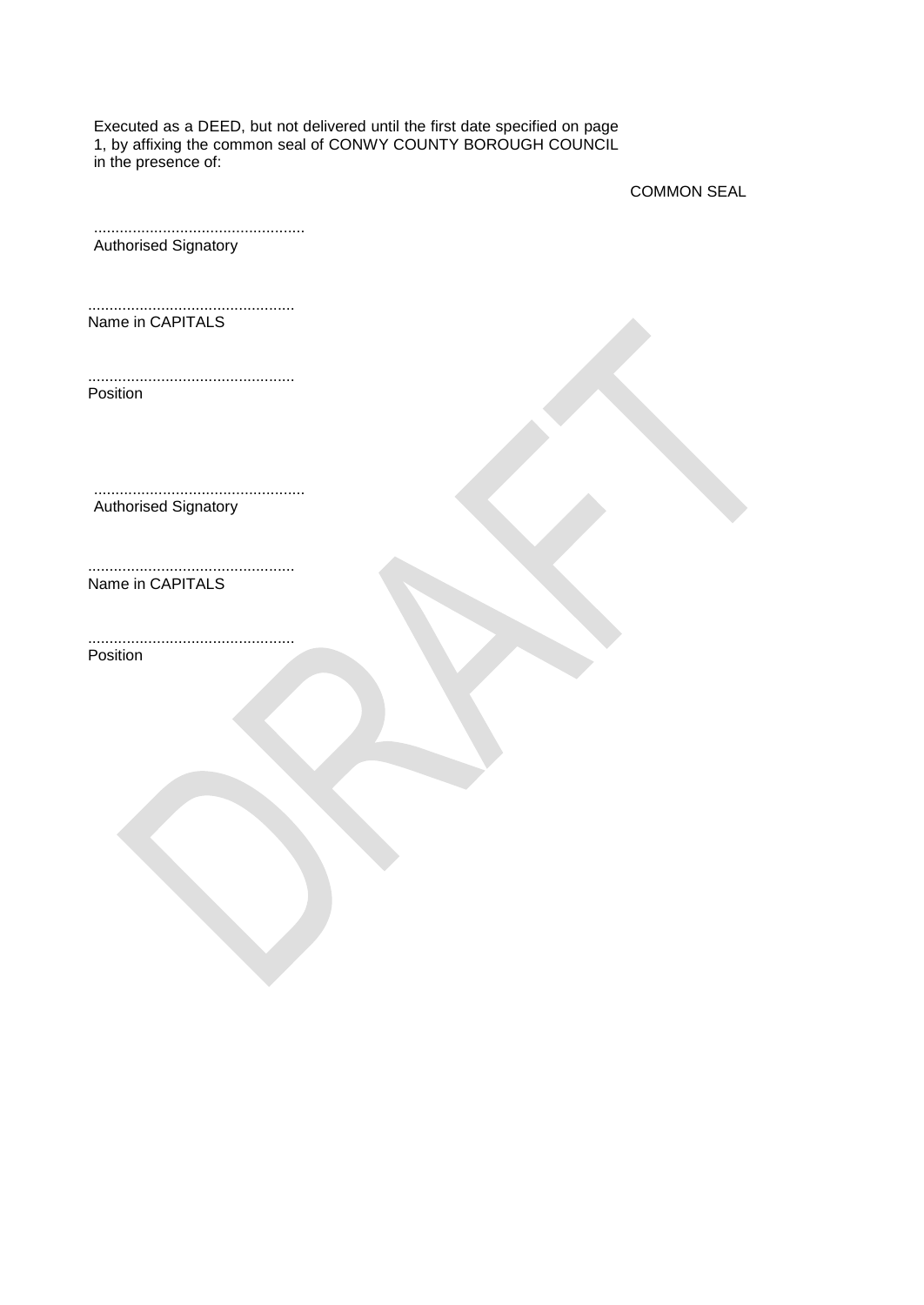Executed as a DEED, but not delivered until the first date specified on page 1, by affixing the common seal of MONMOUTHSHIRE COUNTY COUNCIL in the presence of:

COMMON SEAL

| <b>Authorised Signatory</b> |  |
|-----------------------------|--|

................................................ Name in CAPITALS

................................................ Position

................................................. Authorised Signatory

Name in CAPITALS

................................................ Position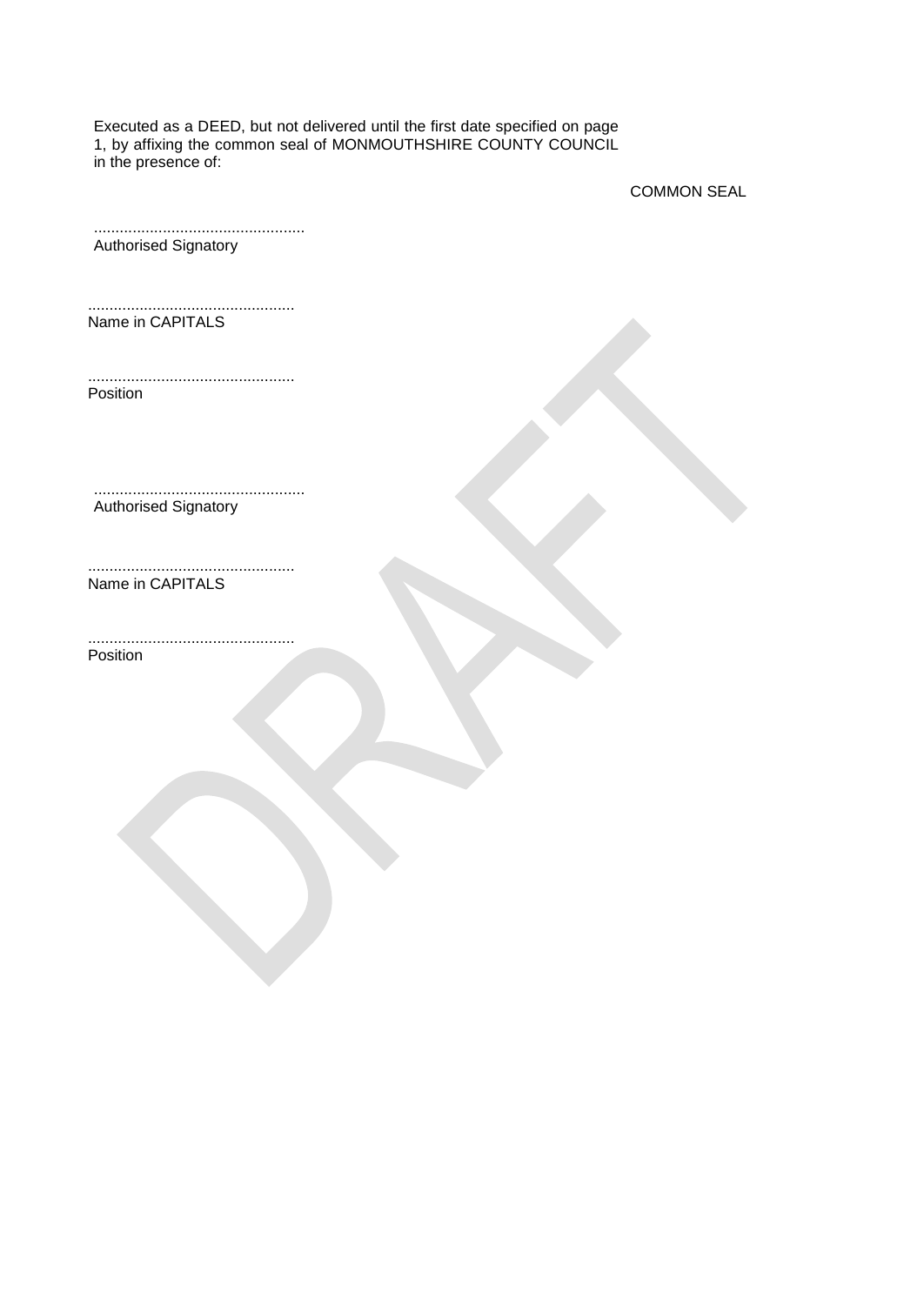Executed as a DEED, but not delivered until the first date specified on page 1, by affixing the common seal of PEMBROKESHIRE COUNTY COUNCIL in the presence of:

COMMON SEAL

| <b>Authorised Signatory</b> |  |
|-----------------------------|--|

................................................ Name in CAPITALS

................................................ Position

................................................. Authorised Signatory

Name in CAPITALS

................................................ Position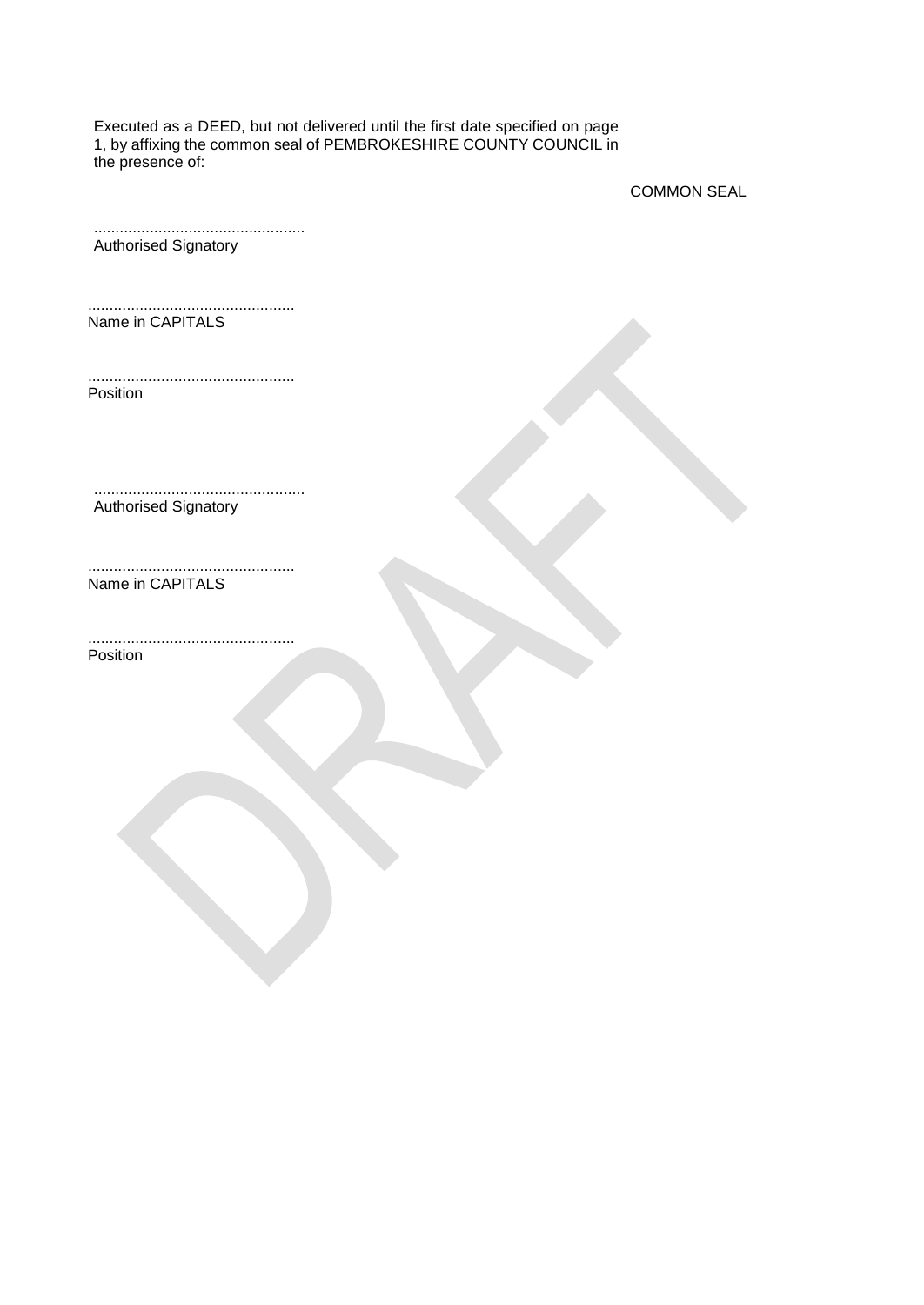Executed as a DEED, but not delivered until the first date specified on page 1, by affixing the common seal of POWYS COUNTY COUNCIL in the presence of:

COMMON SEAL

................................................. Authorised Signatory

................................................ Name in CAPITALS

................................................ Position

................................................. Authorised Signatory

Name in CAPITALS

................................................ Position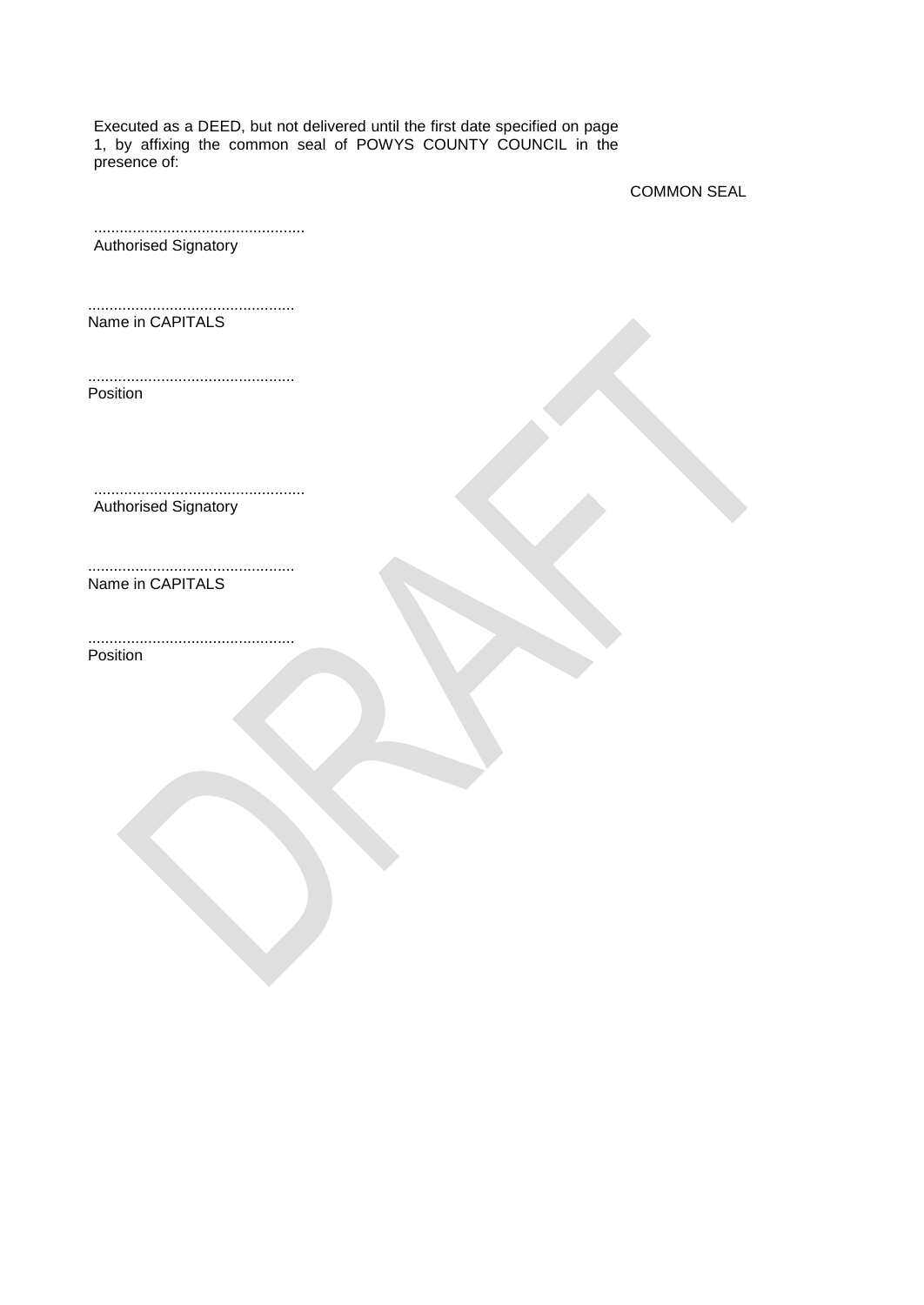Executed as a DEED, but not delivered until the first date specified on page 1, by affixing the common seal of RHONDDA CYNON TAFF COUNTY BOROUGH COUNCIL in the presence of:

COMMON SEAL

| <b>Authorised Signatory</b> |  |
|-----------------------------|--|

................................................ Name in CAPITALS

................................................ Position

................................................. Authorised Signatory

Name in CAPITALS

................................................ Position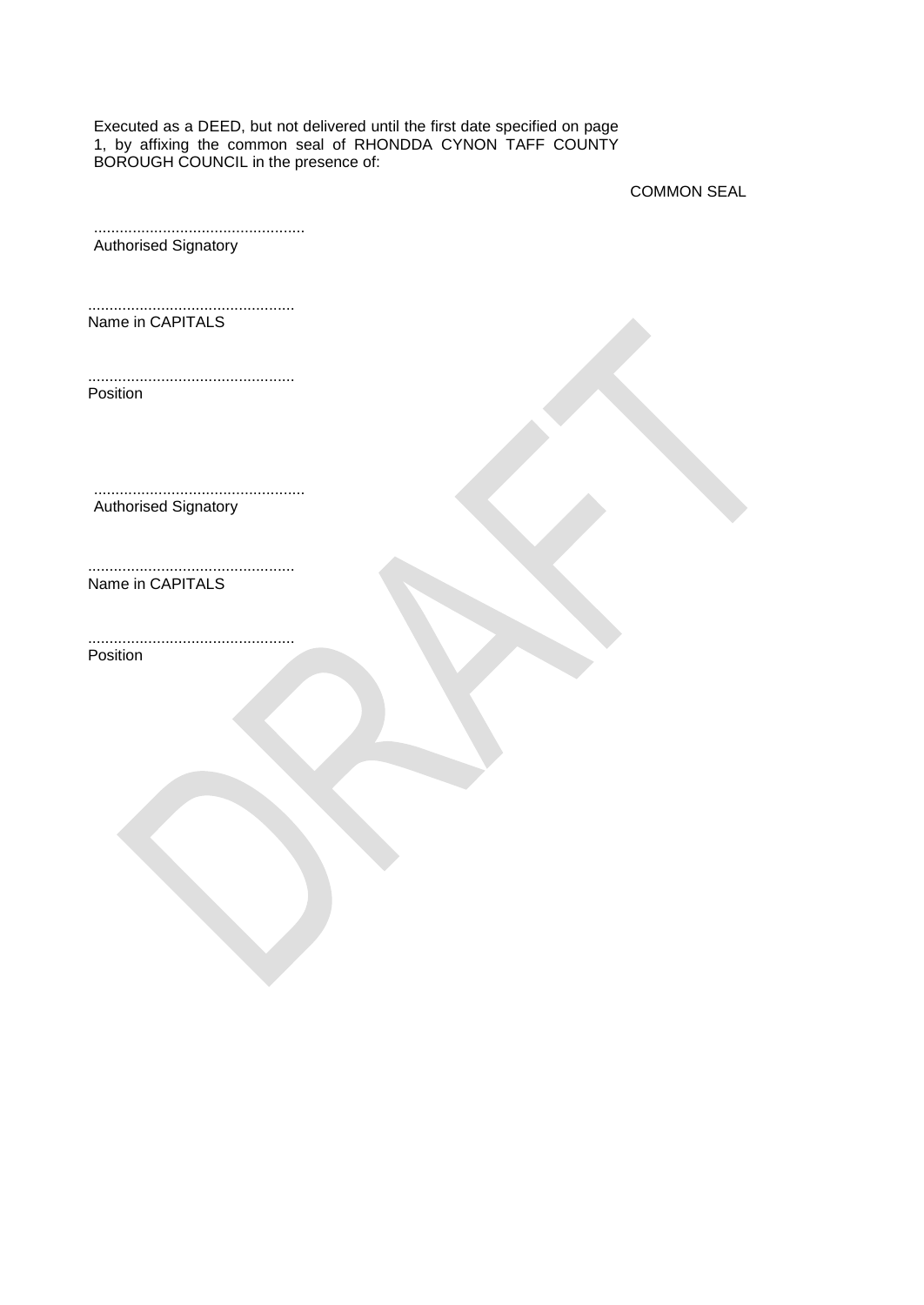Executed as a DEED, but not delivered until the first date specified on page 1, by affixing the common seal of CARDIFF AND VALE COLLEGE in the presence of:

COMMON SEAL

| <b>Authorised Signatory</b> |  |
|-----------------------------|--|

................................................ Name in CAPITALS

................................................ Position

................................................. Authorised Signatory

Name in CAPITALS

................................................ Position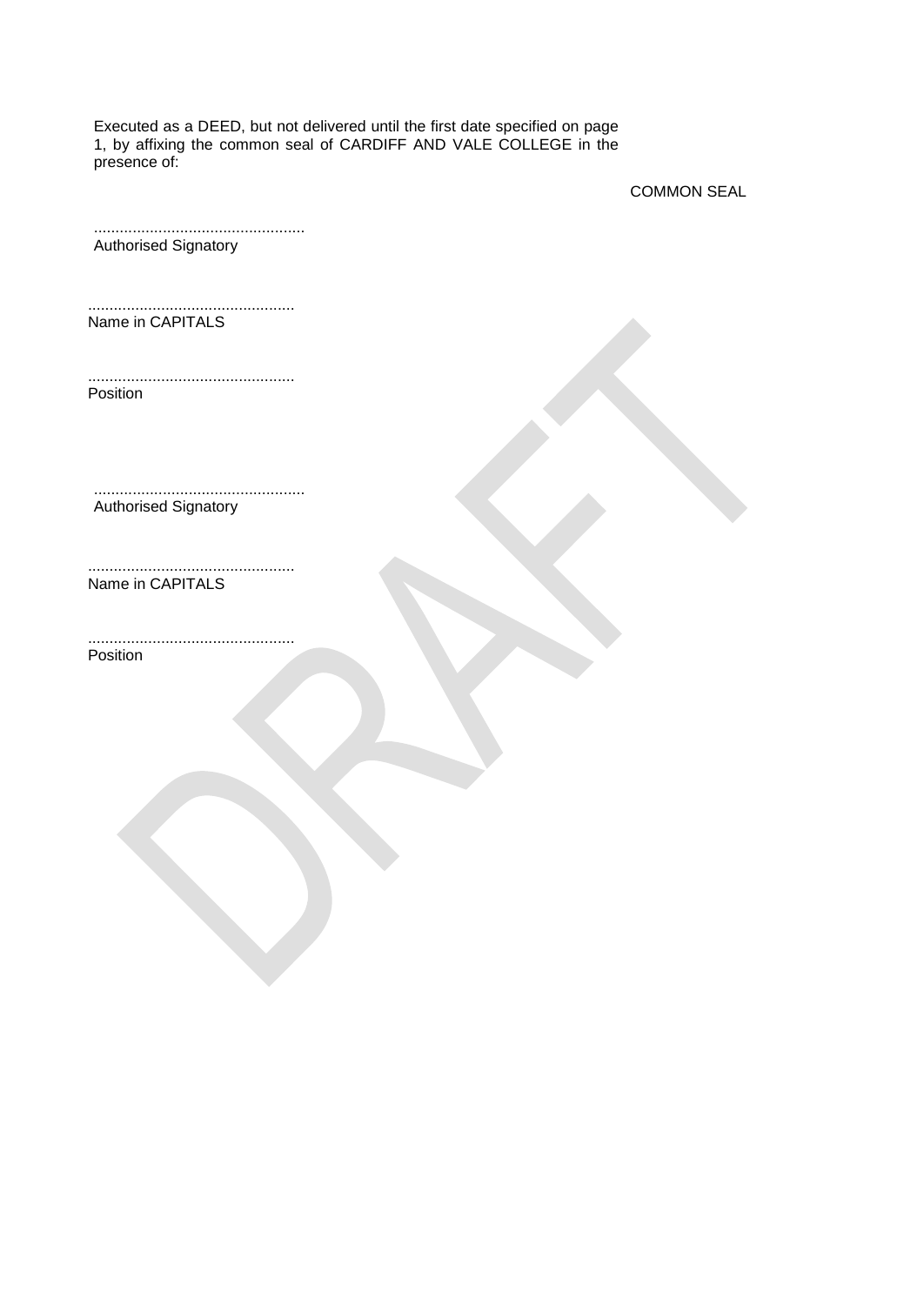Executed as a DEED, but not delivered until the first date specified on page 1, by affixing the common seal of DENBIGHSHIRE COUNTY COUNCIL in the presence of:

COMMON SEAL

| <b>Authorised Signatory</b> |  |
|-----------------------------|--|

................................................ Name in CAPITALS

................................................ Position

................................................. Authorised Signatory

Name in CAPITALS

................................................ Position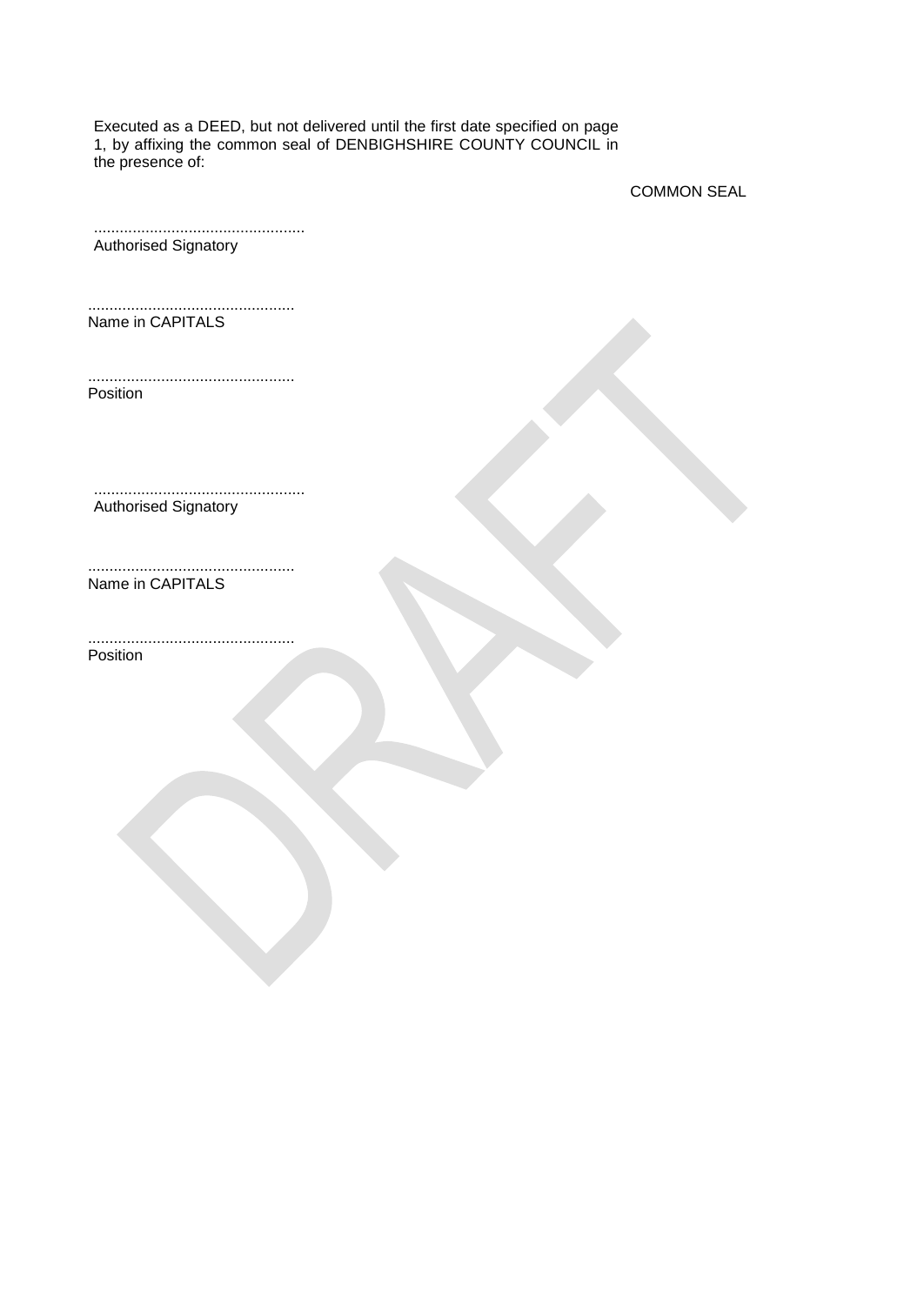Executed as a DEED, but not delivered until the first date specified on page 1, by affixing the common seal of COLEG SIR GAR in the presence of:

COMMON SEAL

................................................. Authorised Signatory

................................................ Name in CAPITALS

................................................ Position

................................................. Authorised Signatory

................................................ Name in CAPITALS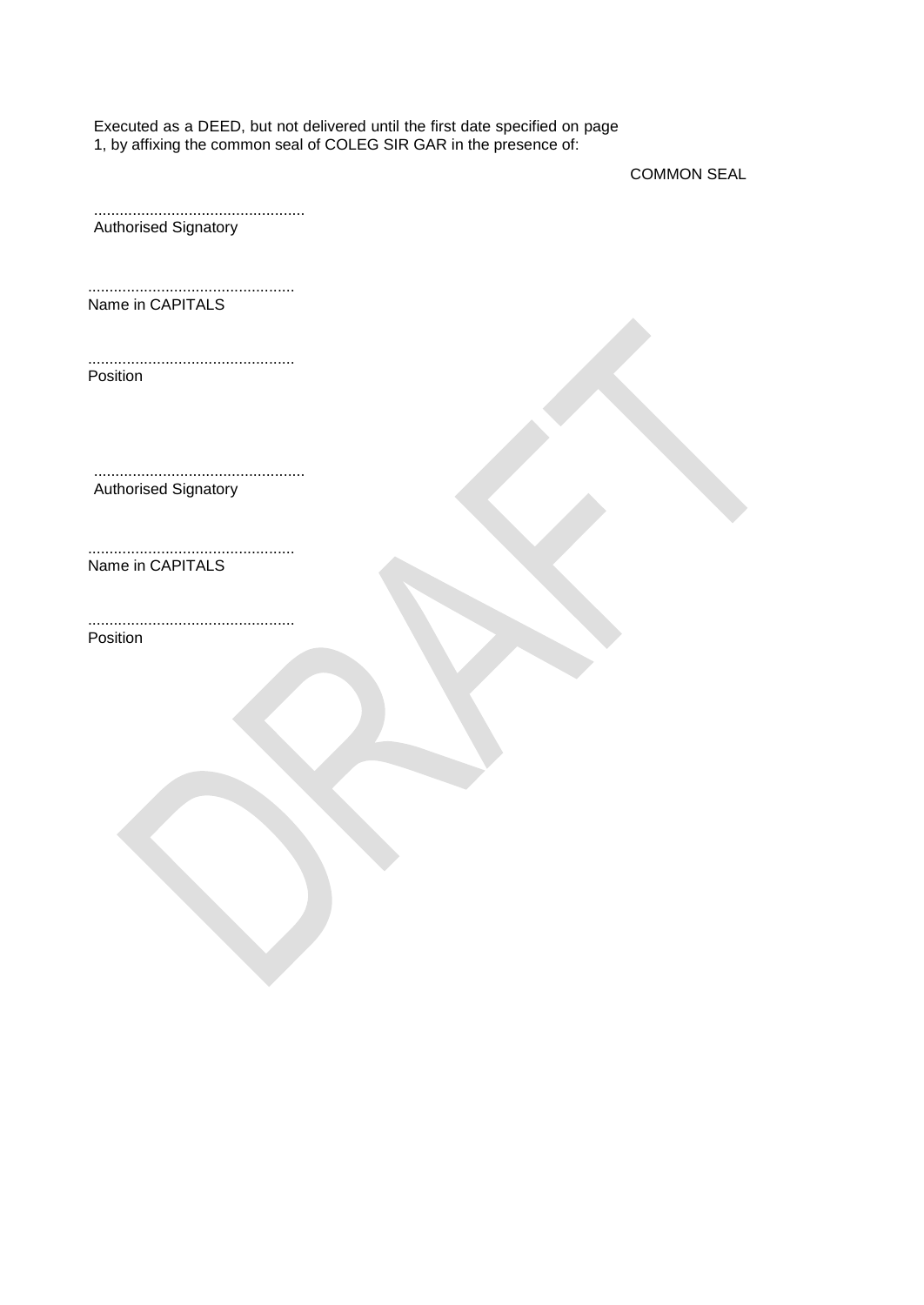Executed as a DEED, but not delivered until the first date specified on page 1, by affixing the common seal of COLEG CEREDIGION in the presence of:

COMMON SEAL

| Authorised Signatory |  |
|----------------------|--|
| Name in CAPITALS     |  |
| Position             |  |
| Authorised Signatory |  |
| Name in CAPITALS     |  |
| Position             |  |
|                      |  |
|                      |  |
|                      |  |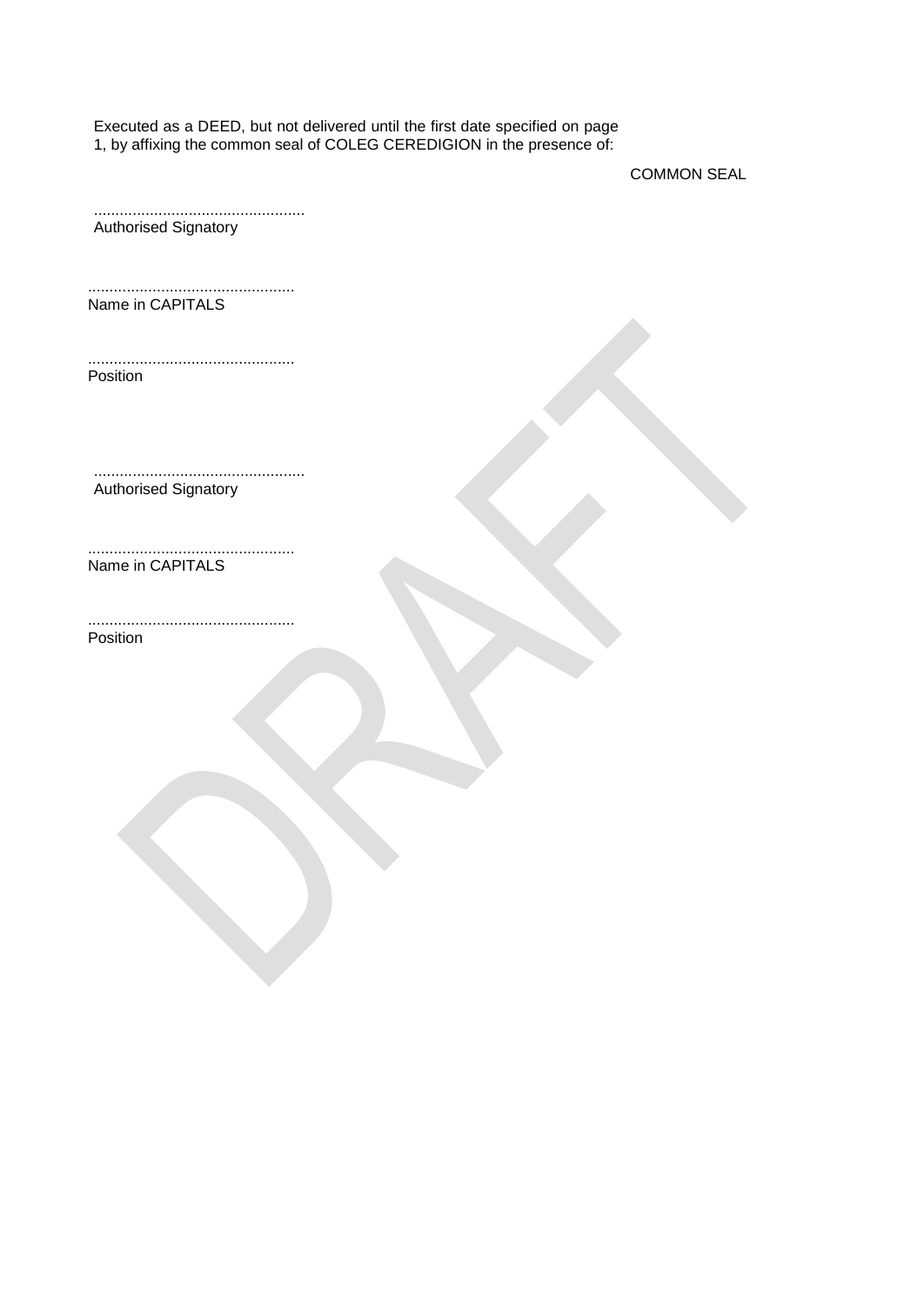Executed as a DEED, but not delivered until the first date specified on page 1, by affixing the common seal of WREXHAM COUNTY BOROUGH COUNCIL in the presence of:

COMMON SEAL

................................................. Authorised Signatory

................................................ Name in CAPITALS

................................................ Position

................................................. Authorised Signatory

................................................ Name in CAPITALS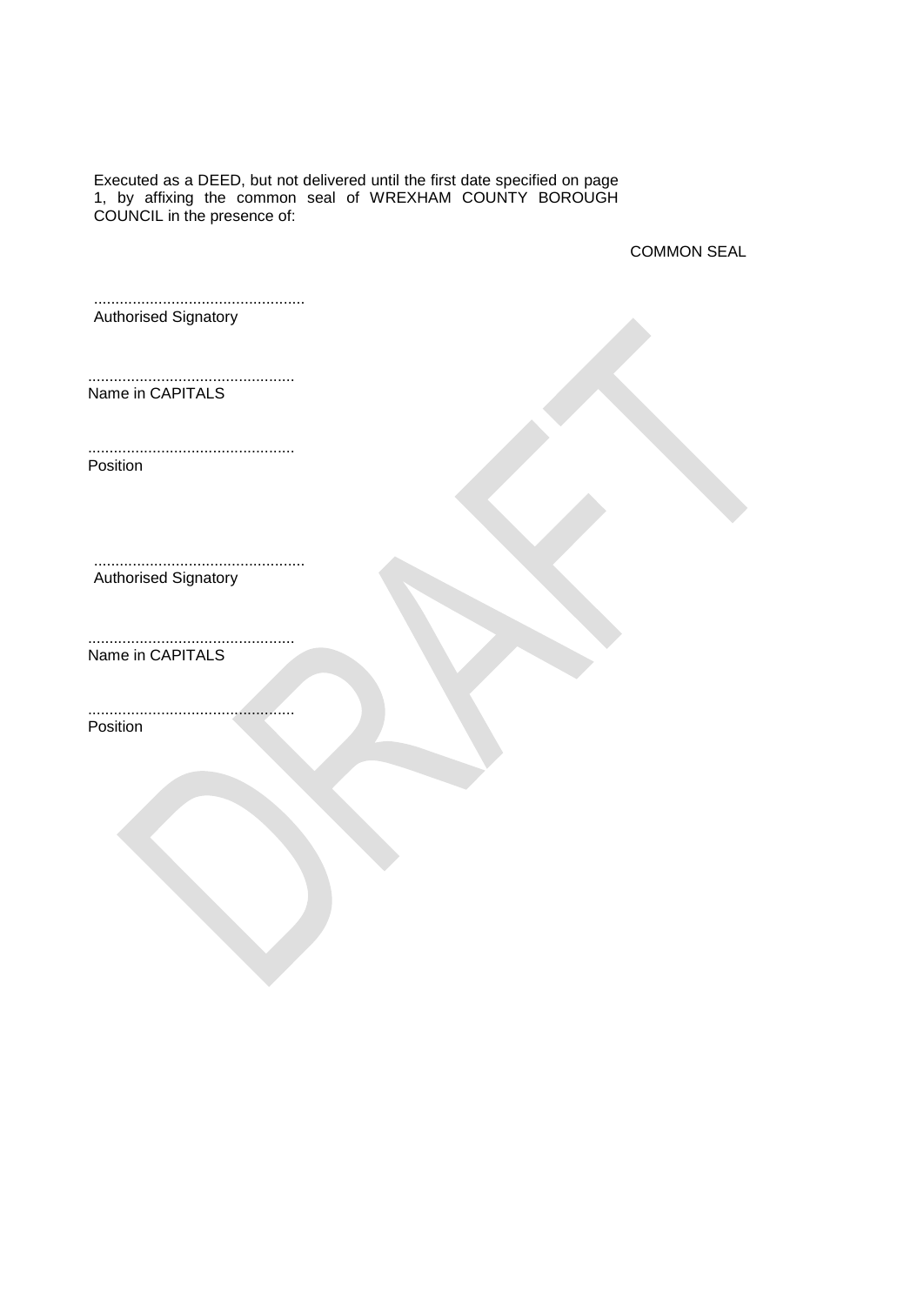Executed as a DEED, but not delivered until the first date specified on page 1, by affixing the common seal of GOWER COLLEGE SWANSEA in the presence of:

COMMON SEAL

| <b>Authorised Signatory</b> |  |
|-----------------------------|--|

................................................ Name in CAPITALS

................................................ Position

................................................. Authorised Signatory

Name in CAPITALS

................................................ Position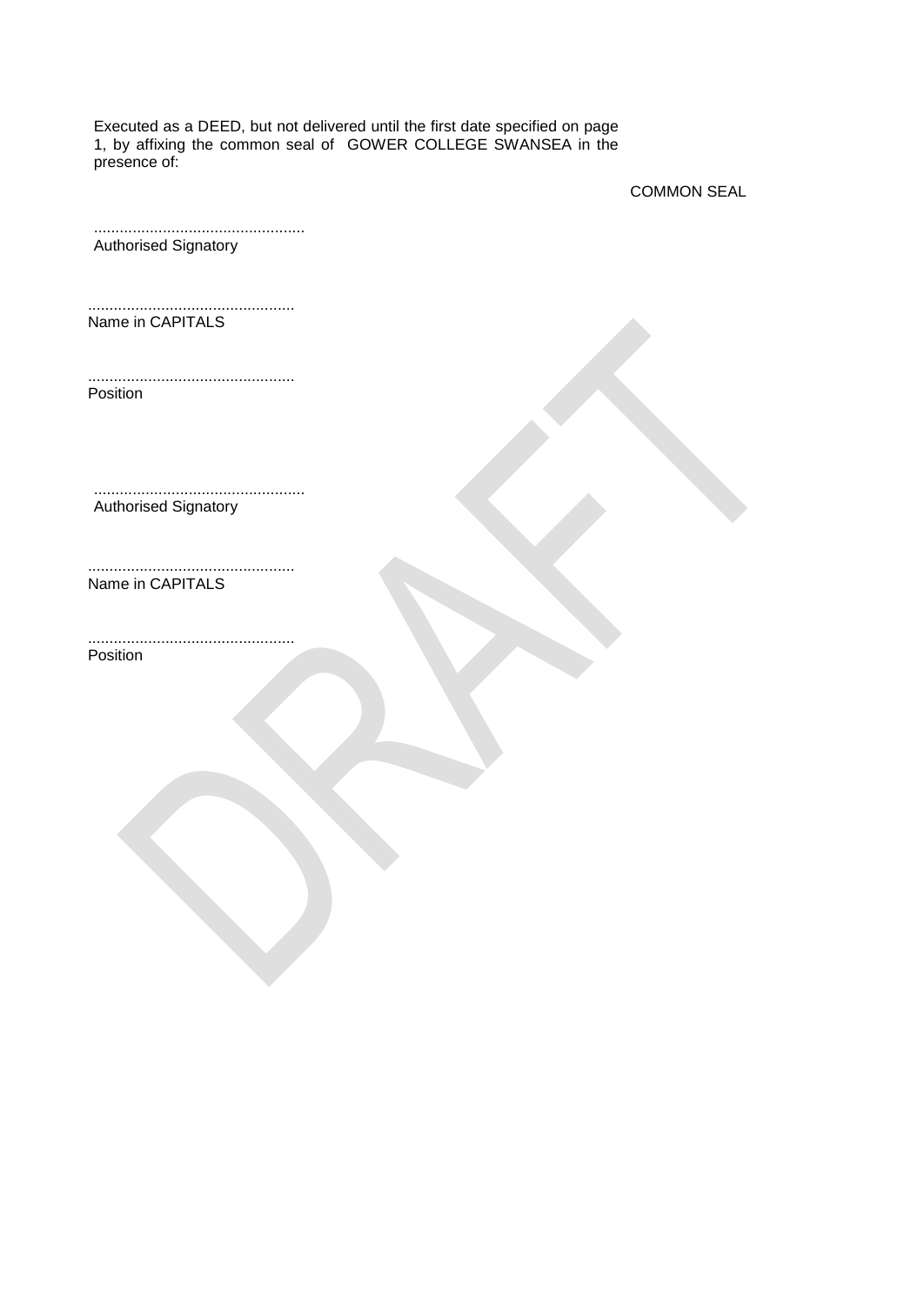Executed as a DEED, but not delivered until the first date specified on page 1, by affixing the common seal of BRIDGEND COLLEGE in the presence of:

COMMON SEAL

................................................. Authorised Signatory ................................................ Name in CAPITALS ................................................ Position ................................................. Authorised Signatory ................................................ Name in CAPITALS ................................................ Position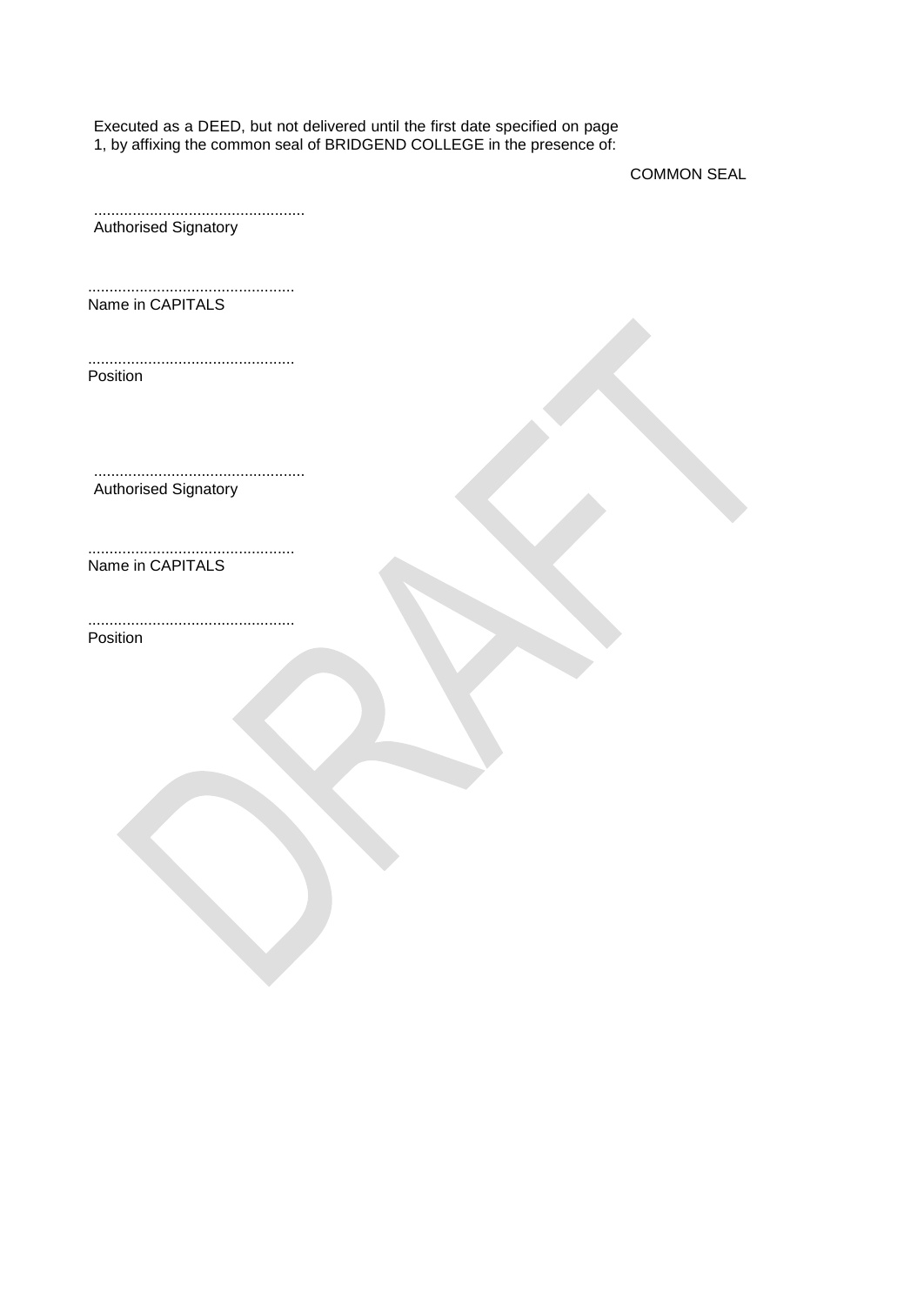Executed as a DEED, but not delivered until the first date specified on page 1, by affixing the common seal of NEWPORT CITY COUNCIL in the presence of:

COMMON SEAL

| <b>Authorised Signatory</b> |  |
|-----------------------------|--|

................................................ Name in CAPITALS

................................................ Position

................................................. Authorised Signatory

Name in CAPITALS

................................................ Position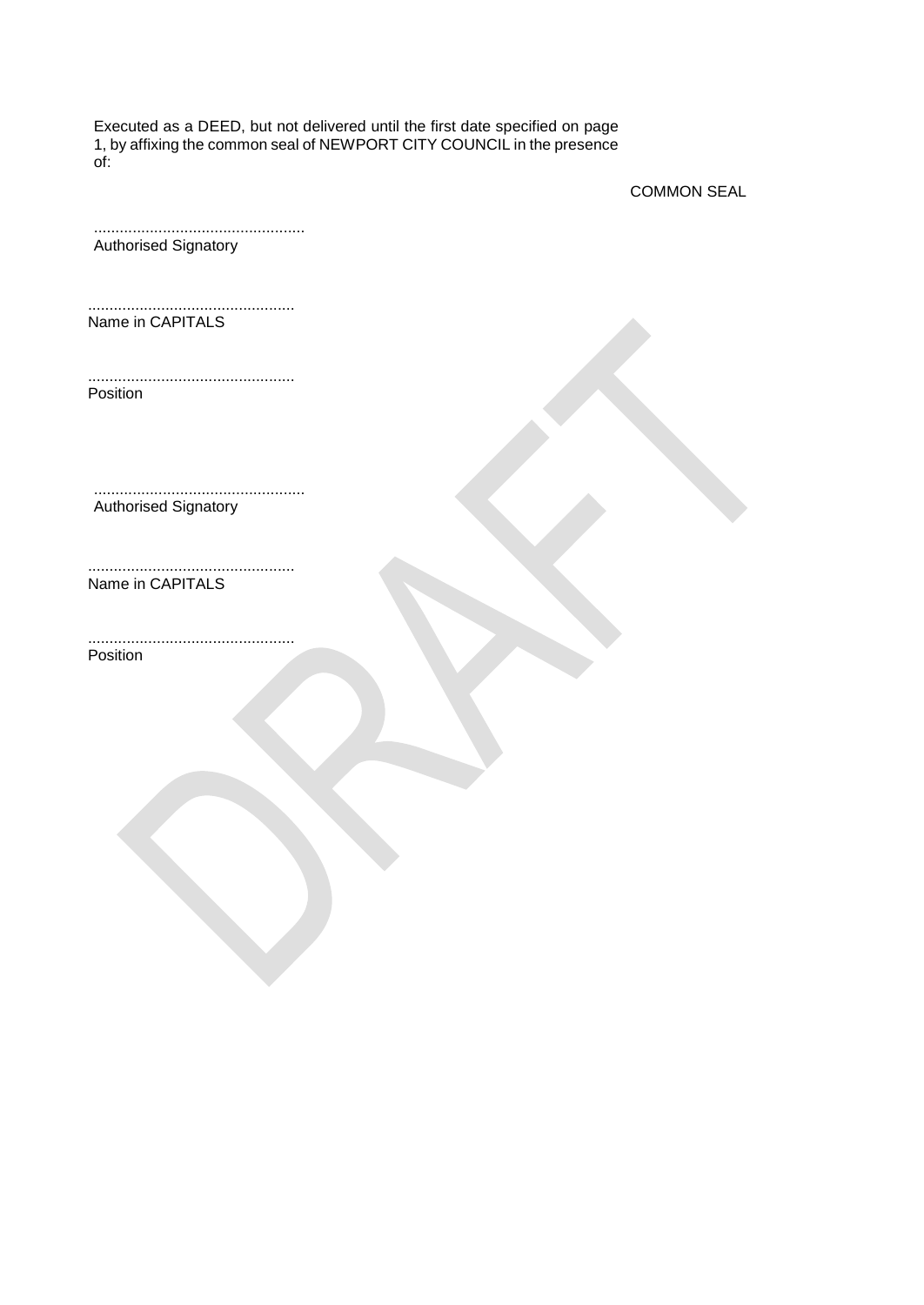Executed as a DEED, but not delivered until the first date specified on page 1, by affixing the common seal of COLEG CAMBRIA in the presence of:

COMMON SEAL

................................................. Authorised Signatory

................................................ Name in CAPITALS

................................................ Position

................................................. Authorised Signatory

................................................ Name in CAPITALS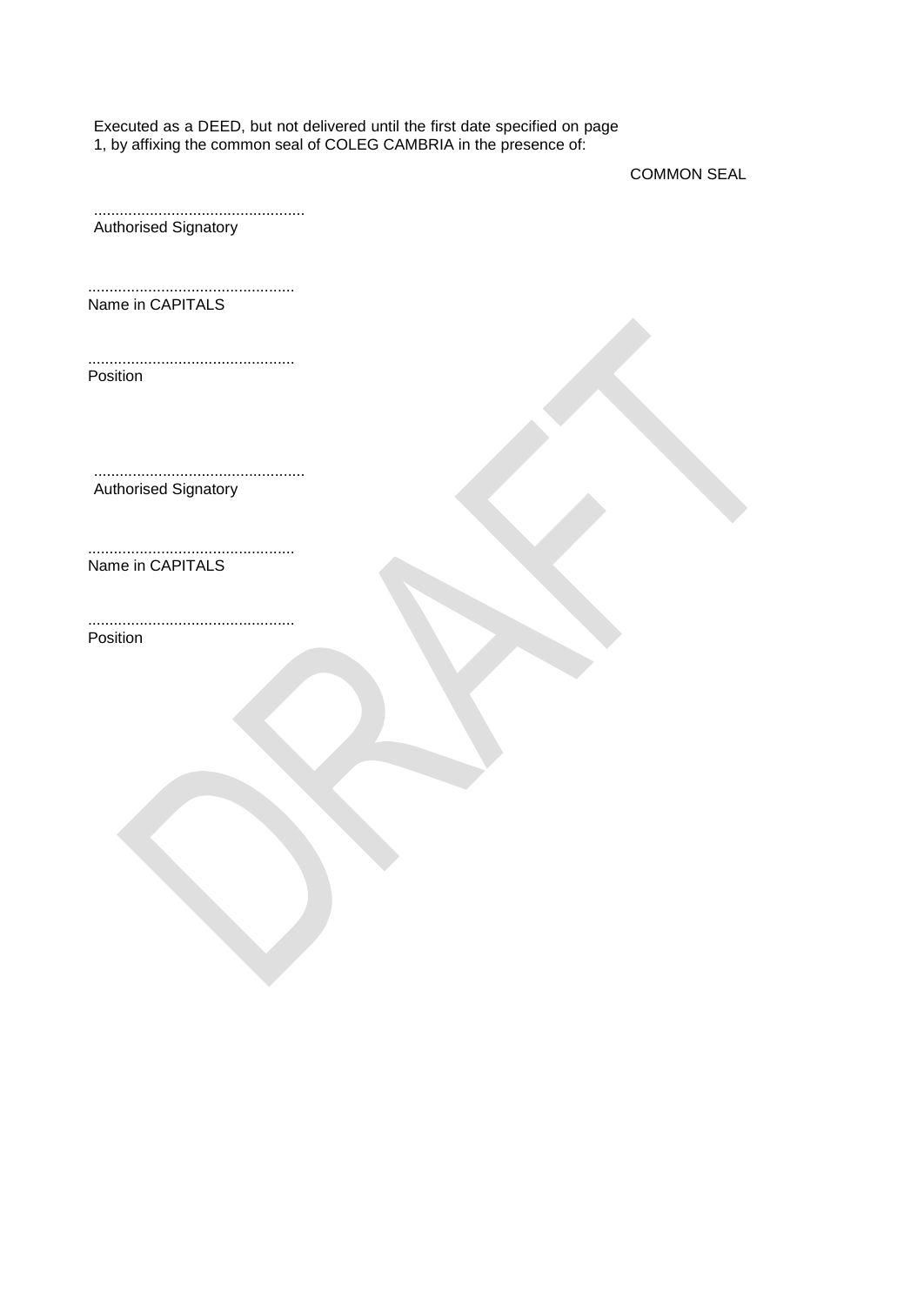Executed as a DEED, but not delivered until the first date specified on page 1, by affixing the common seal of BLAENAU GWENT COUNTY BOROUGH COUNCIL in the presence of:

COMMON SEAL

| <b>Authorised Signatory</b> |  |  |
|-----------------------------|--|--|

................................................ Name in CAPITALS

................................................ Position

................................................. Authorised Signatory

Name in CAPITALS

................................................ Position